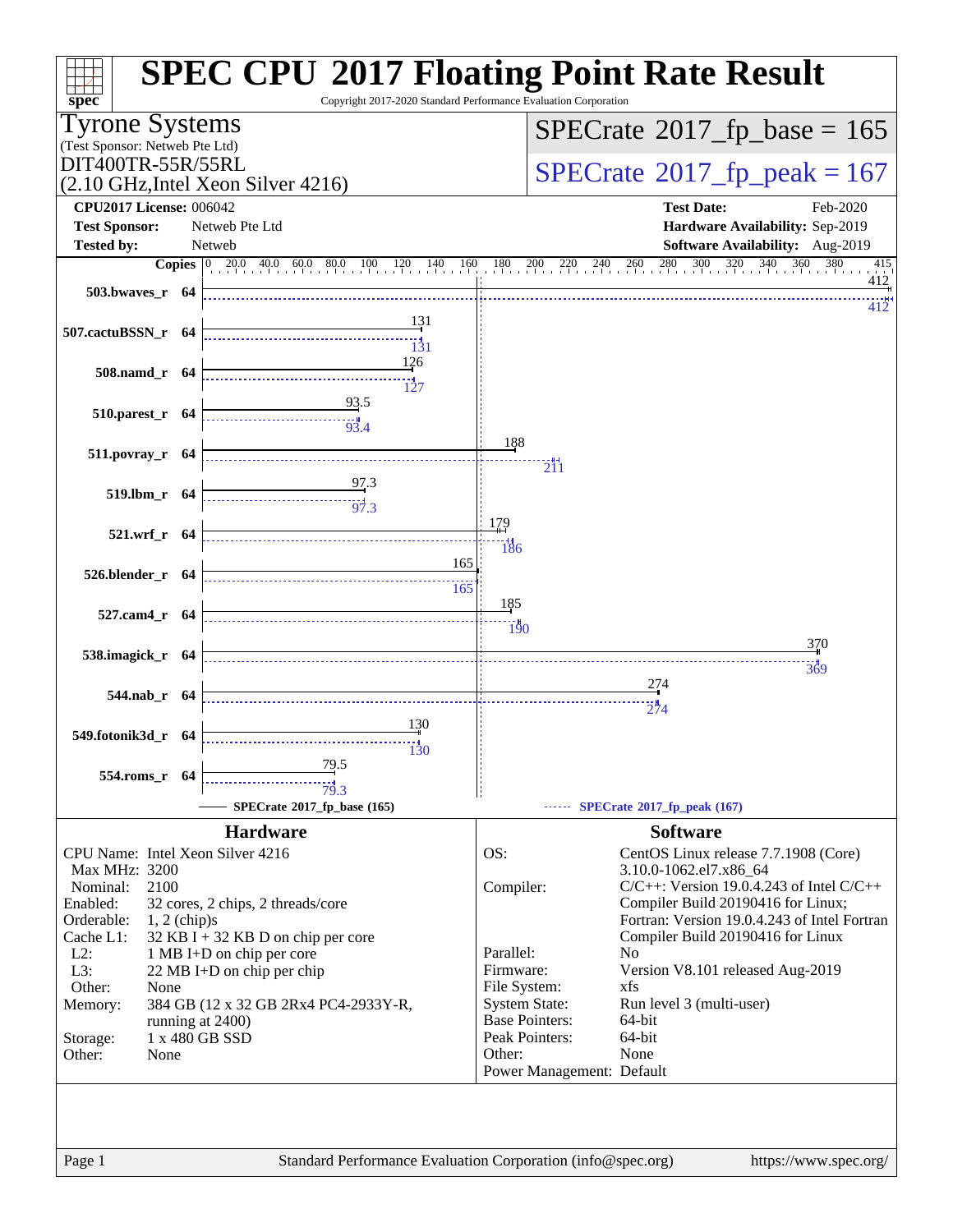Copyright 2017-2020 Standard Performance Evaluation Corporation

#### Tyrone Systems

**[spec](http://www.spec.org/)**

(Test Sponsor: Netweb Pte Ltd)

DIT400TR-55R/55RL<br>(2.10 GHz Intel Xeon Silver 4216) [SPECrate](http://www.spec.org/auto/cpu2017/Docs/result-fields.html#SPECrate2017fppeak)®[2017\\_fp\\_peak = 1](http://www.spec.org/auto/cpu2017/Docs/result-fields.html#SPECrate2017fppeak)67

# $SPECrate$ <sup>®</sup>[2017\\_fp\\_base =](http://www.spec.org/auto/cpu2017/Docs/result-fields.html#SPECrate2017fpbase) 165

### (2.10 GHz,Intel Xeon Silver 4216)

**[Tested by:](http://www.spec.org/auto/cpu2017/Docs/result-fields.html#Testedby)** Netweb **[Software Availability:](http://www.spec.org/auto/cpu2017/Docs/result-fields.html#SoftwareAvailability)** Aug-2019

**[CPU2017 License:](http://www.spec.org/auto/cpu2017/Docs/result-fields.html#CPU2017License)** 006042 **[Test Date:](http://www.spec.org/auto/cpu2017/Docs/result-fields.html#TestDate)** Feb-2020 **[Test Sponsor:](http://www.spec.org/auto/cpu2017/Docs/result-fields.html#TestSponsor)** Netweb Pte Ltd **[Hardware Availability:](http://www.spec.org/auto/cpu2017/Docs/result-fields.html#HardwareAvailability)** Sep-2019

#### **[Results Table](http://www.spec.org/auto/cpu2017/Docs/result-fields.html#ResultsTable)**

|                                    | <b>Base</b>   |                |       |                |            | <b>Peak</b>    |       |               |                |              |                |              |                |              |
|------------------------------------|---------------|----------------|-------|----------------|------------|----------------|-------|---------------|----------------|--------------|----------------|--------------|----------------|--------------|
| <b>Benchmark</b>                   | <b>Copies</b> | <b>Seconds</b> | Ratio | <b>Seconds</b> | Ratio      | <b>Seconds</b> | Ratio | <b>Copies</b> | <b>Seconds</b> | <b>Ratio</b> | <b>Seconds</b> | <b>Ratio</b> | <b>Seconds</b> | <b>Ratio</b> |
| 503.bwaves_r                       | 64            | 1550           | 414   | 1557           | 412        | 1556           | 412   | 64            | 1556           | 412          | 1547           | 415          | 1564           | 410          |
| 507.cactuBSSN_r                    | 64            | 616            | 132   | 616            | <b>131</b> | 617            | 131   | 64            | 616            | 132          | 616            | <b>131</b>   | 617            | 131          |
| $508$ .namd $r$                    | 64            | 483            | 126   | 481            | 126        | 481            | 126   | 64            | 479            | 127          | 478            | 127          | 478            | 127          |
| 510.parest_r                       | 64            | 1784           | 93.8  | 1792           | 93.4       | 1790           | 93.5  | 64            | 1782           | 94.0         | 1792           | 93.4         | 1803           | 92.8         |
| 511.povray_r                       | 64            | 797            | 188   | 797            | 187        | 795            | 188   | 64            | 711            | 210          | 707            | <u>211</u>   | 698            | 214          |
| 519.1bm r                          | 64            | 691            | 97.6  | 694            | 97.2       | 694            | 97.3  | 64            | 693            | 97.3         | 694            | 97.1         | 693            | 97.3         |
| $521.wrf_r$                        | 64            | 803            | 179   | 787            | 182        | 809            | 177   | 64            | 780            | 184          | 768            | 187          | 771            | <b>186</b>   |
| 526.blender r                      | 64            | 590            | 165   | 590            | 165        | 589            | 166   | 64            | 590            | 165          | 590            | 165          | 590            | 165          |
| 527.cam4 r                         | 64            | 606            | 185   | 604            | 185        | 604            | 185   | 64            | 589            | <b>190</b>   | 587            | 191          | 590            | 190          |
| 538.imagick_r                      | 64            | 430            | 370   | 429            | 371        | 431            | 369   | 64            | 430            | 370          | 431            | 369          | 431            | 369          |
| 544.nab_r                          | 64            | 392            | 275   | 393            | 274        | 394            | 274   | 64            | 394            | 274          | 393            | 274          | 395            | 272          |
| 549.fotonik3d_r                    | 64            | 1920           | 130   | 1922           | 130        | 1907           | 131   | 64            | 1914           | 130          | 1924           | 130          | 1915           | <b>130</b>   |
| $554$ .roms $r$                    | 64            | 1285           | 79.2  | 1280           | 79.5       | 1278           | 79.6  | 64            | 1282           | 79.3         | 1289           | 78.9         | 1283           | <u>79.3</u>  |
| $SPECrate^{\otimes}2017$ fp base = |               | 165            |       |                |            |                |       |               |                |              |                |              |                |              |

**[SPECrate](http://www.spec.org/auto/cpu2017/Docs/result-fields.html#SPECrate2017fppeak)[2017\\_fp\\_peak =](http://www.spec.org/auto/cpu2017/Docs/result-fields.html#SPECrate2017fppeak) 167**

Results appear in the [order in which they were run.](http://www.spec.org/auto/cpu2017/Docs/result-fields.html#RunOrder) Bold underlined text [indicates a median measurement.](http://www.spec.org/auto/cpu2017/Docs/result-fields.html#Median)

### **[Compiler Notes](http://www.spec.org/auto/cpu2017/Docs/result-fields.html#CompilerNotes)**

SPEC has learned that this result, which used an evaluation compiler, was submitted contrary to the compiler license terms.

Intel has granted a one-time waiver for this result.

### **[Submit Notes](http://www.spec.org/auto/cpu2017/Docs/result-fields.html#SubmitNotes)**

 The numactl mechanism was used to bind copies to processors. The config file option 'submit' was used to generate numactl commands to bind each copy to a specific processor. For details, please see the config file.

### **[Operating System Notes](http://www.spec.org/auto/cpu2017/Docs/result-fields.html#OperatingSystemNotes)**

Stack size set to unlimited using "ulimit -s unlimited"

### **[Environment Variables Notes](http://www.spec.org/auto/cpu2017/Docs/result-fields.html#EnvironmentVariablesNotes)**

Environment variables set by runcpu before the start of the run: LD\_LIBRARY\_PATH = "/home/cpu2017/lib/ia32:/home/cpu2017/lib/intel64"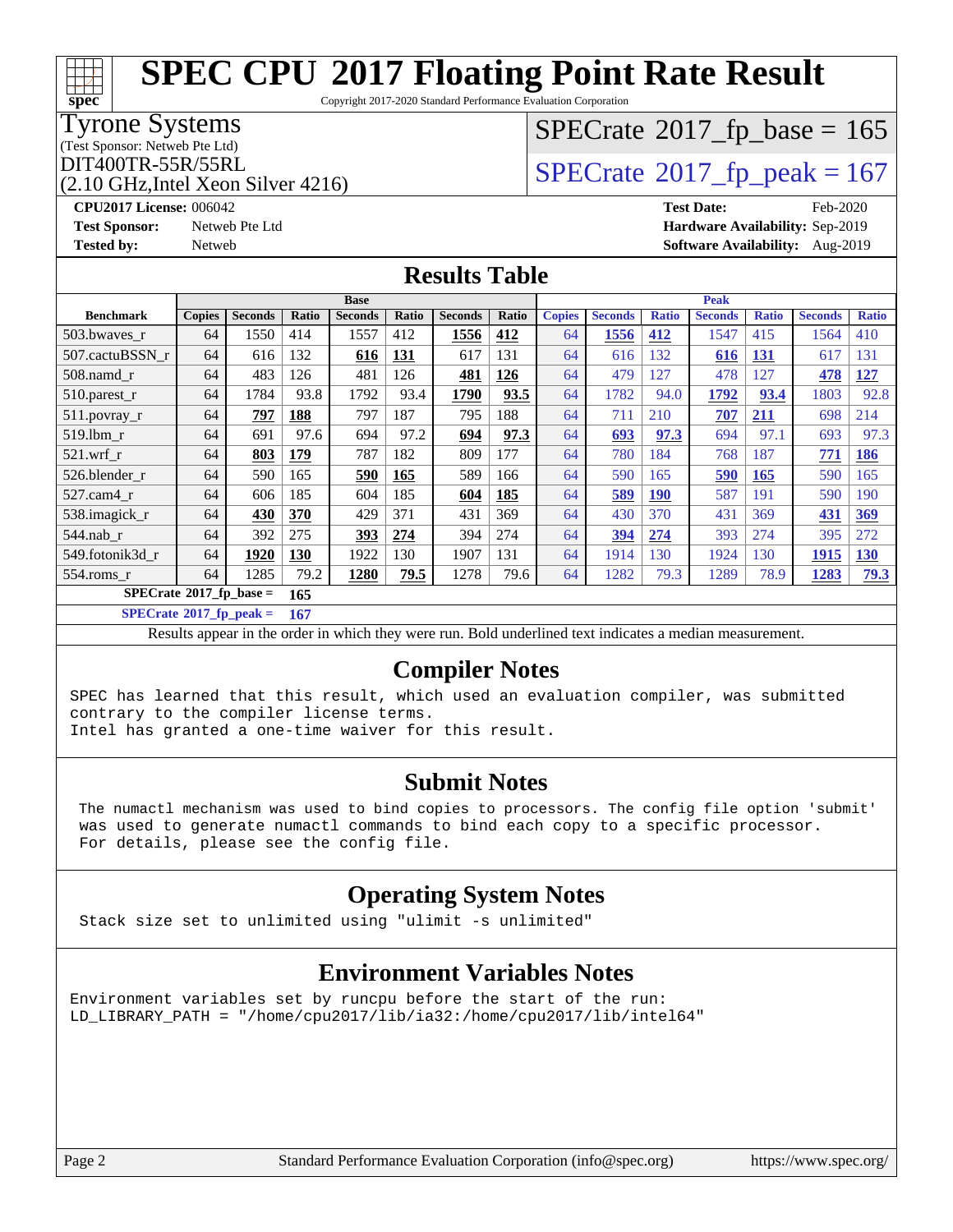#### Page 3 Standard Performance Evaluation Corporation [\(info@spec.org\)](mailto:info@spec.org) <https://www.spec.org/> **[spec](http://www.spec.org/) [SPEC CPU](http://www.spec.org/auto/cpu2017/Docs/result-fields.html#SPECCPU2017FloatingPointRateResult)[2017 Floating Point Rate Result](http://www.spec.org/auto/cpu2017/Docs/result-fields.html#SPECCPU2017FloatingPointRateResult)** Copyright 2017-2020 Standard Performance Evaluation Corporation (Test Sponsor: Netweb Pte Ltd) Tyrone Systems (2.10 GHz,Intel Xeon Silver 4216) DIT400TR-55R/55RL<br>(2.10 GHz Intel Xeon Silver 4216) [SPECrate](http://www.spec.org/auto/cpu2017/Docs/result-fields.html#SPECrate2017fppeak)®[2017\\_fp\\_peak = 1](http://www.spec.org/auto/cpu2017/Docs/result-fields.html#SPECrate2017fppeak)67  $SPECTate$ <sup>®</sup>[2017\\_fp\\_base =](http://www.spec.org/auto/cpu2017/Docs/result-fields.html#SPECrate2017fpbase) 165 **[CPU2017 License:](http://www.spec.org/auto/cpu2017/Docs/result-fields.html#CPU2017License)** 006042 **[Test Date:](http://www.spec.org/auto/cpu2017/Docs/result-fields.html#TestDate)** Feb-2020 **[Test Sponsor:](http://www.spec.org/auto/cpu2017/Docs/result-fields.html#TestSponsor)** Netweb Pte Ltd **[Hardware Availability:](http://www.spec.org/auto/cpu2017/Docs/result-fields.html#HardwareAvailability)** Sep-2019 **[Tested by:](http://www.spec.org/auto/cpu2017/Docs/result-fields.html#Testedby)** Netweb **[Software Availability:](http://www.spec.org/auto/cpu2017/Docs/result-fields.html#SoftwareAvailability)** Aug-2019 **[General Notes](http://www.spec.org/auto/cpu2017/Docs/result-fields.html#GeneralNotes)** Binaries compiled on a system with 1x Intel Core i9-7900X CPU + 32GB RAM memory using Redhat Enterprise Linux 7.5 Transparent Huge Pages enabled by default Prior to runcpu invocation Filesystem page cache synced and cleared with: sync; echo 3> /proc/sys/vm/drop\_caches runcpu command invoked through numactl i.e.: numactl --interleave=all runcpu <etc> NA: The test sponsor attests, as of date of publication, that CVE-2017-5754 (Meltdown) is mitigated in the system as tested and documented. Yes: The test sponsor attests, as of date of publication, that CVE-2017-5753 (Spectre variant 1) is mitigated in the system as tested and documented. Yes: The test sponsor attests, as of date of publication, that CVE-2017-5715 (Spectre variant 2) is mitigated in the system as tested and documented. **[Platform Notes](http://www.spec.org/auto/cpu2017/Docs/result-fields.html#PlatformNotes)** Sysinfo program /home/cpu2017/bin/sysinfo Rev: r6365 of 2019-08-21 295195f888a3d7edb1e6e46a485a0011 running on NODE6 Wed Oct 9 03:13:48 2019 SUT (System Under Test) info as seen by some common utilities. For more information on this section, see <https://www.spec.org/cpu2017/Docs/config.html#sysinfo> From /proc/cpuinfo model name : Intel(R) Xeon(R) Silver 4216 CPU @ 2.10GHz 2 "physical id"s (chips) 64 "processors" cores, siblings (Caution: counting these is hw and system dependent. The following excerpts from /proc/cpuinfo might not be reliable. Use with caution.) cpu cores : 16 siblings : 32 physical 0: cores 0 1 2 3 4 5 6 7 8 9 10 11 12 13 14 15 physical 1: cores 0 1 2 3 4 5 6 7 8 9 10 11 12 13 14 15 From lscpu: Architecture: x86\_64 CPU op-mode(s): 32-bit, 64-bit Byte Order: Little Endian  $CPU(s):$  64 On-line CPU(s) list: 0-63 Thread(s) per core: 2 Core(s) per socket: 16 Socket(s): 2 **(Continued on next page)**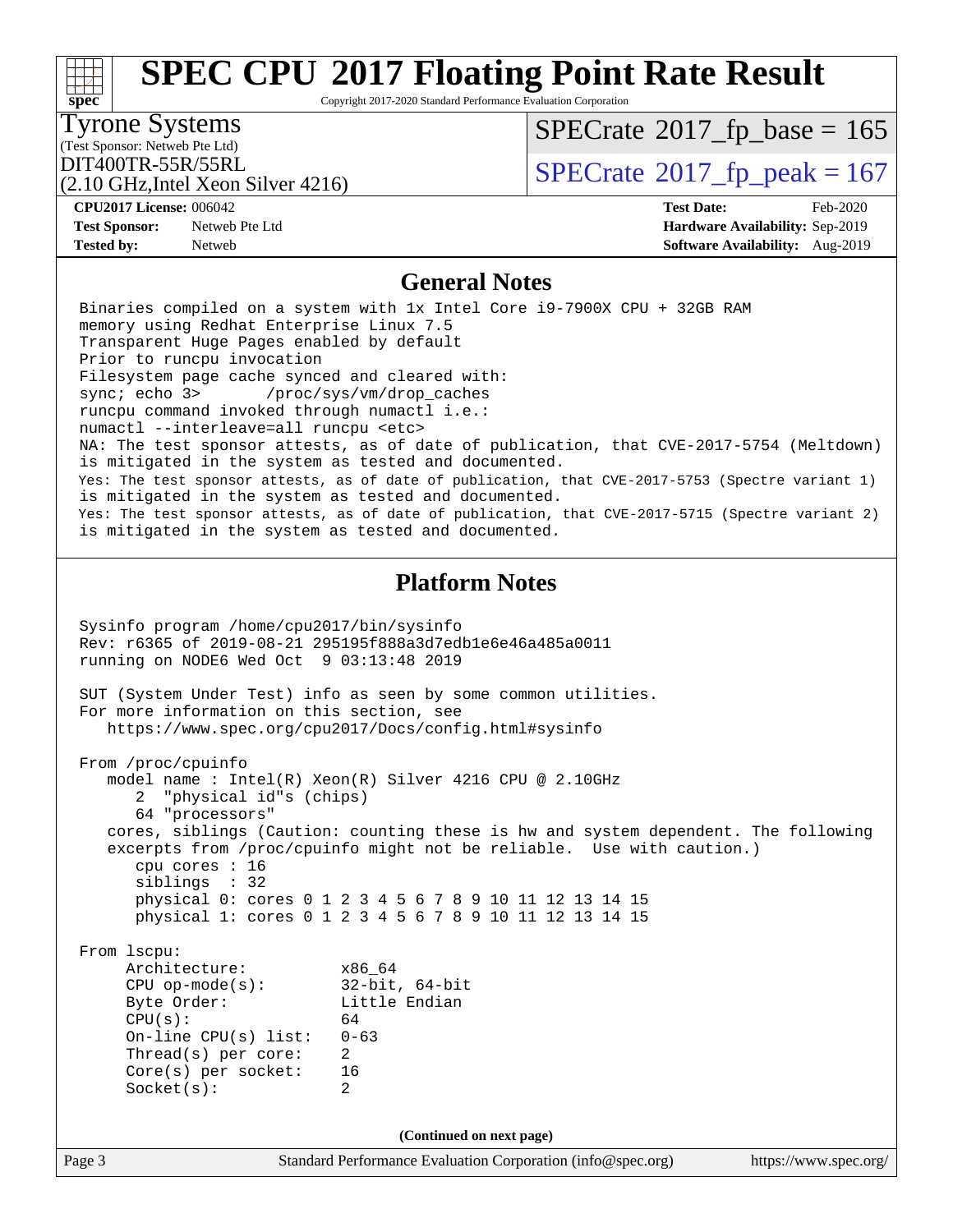Copyright 2017-2020 Standard Performance Evaluation Corporation

Tyrone Systems

**[spec](http://www.spec.org/)**

(Test Sponsor: Netweb Pte Ltd)

DIT400TR-55R/55RL<br>(2.10 GHz Intel Xeon Silver 4216)  $\text{SPECrate}$  $\text{SPECrate}$  $\text{SPECrate}$ <sup>®</sup>[2017\\_fp\\_peak = 1](http://www.spec.org/auto/cpu2017/Docs/result-fields.html#SPECrate2017fppeak)67  $SPECrate$ <sup>®</sup>[2017\\_fp\\_base =](http://www.spec.org/auto/cpu2017/Docs/result-fields.html#SPECrate2017fpbase) 165

(2.10 GHz,Intel Xeon Silver 4216) **[CPU2017 License:](http://www.spec.org/auto/cpu2017/Docs/result-fields.html#CPU2017License)** 006042 **[Test Date:](http://www.spec.org/auto/cpu2017/Docs/result-fields.html#TestDate)** Feb-2020

**[Test Sponsor:](http://www.spec.org/auto/cpu2017/Docs/result-fields.html#TestSponsor)** Netweb Pte Ltd **[Hardware Availability:](http://www.spec.org/auto/cpu2017/Docs/result-fields.html#HardwareAvailability)** Sep-2019 **[Tested by:](http://www.spec.org/auto/cpu2017/Docs/result-fields.html#Testedby)** Netweb **[Software Availability:](http://www.spec.org/auto/cpu2017/Docs/result-fields.html#SoftwareAvailability)** Aug-2019

#### **[Platform Notes \(Continued\)](http://www.spec.org/auto/cpu2017/Docs/result-fields.html#PlatformNotes)**

| NUMA $node(s):$                                                                                                                                                                                                                                                                                                                                                                                                                                                                                                                                                                                                                                                                                                                                                                                                                                                                                                             | 2                                                                                    |  |  |  |  |  |  |
|-----------------------------------------------------------------------------------------------------------------------------------------------------------------------------------------------------------------------------------------------------------------------------------------------------------------------------------------------------------------------------------------------------------------------------------------------------------------------------------------------------------------------------------------------------------------------------------------------------------------------------------------------------------------------------------------------------------------------------------------------------------------------------------------------------------------------------------------------------------------------------------------------------------------------------|--------------------------------------------------------------------------------------|--|--|--|--|--|--|
| Vendor ID:                                                                                                                                                                                                                                                                                                                                                                                                                                                                                                                                                                                                                                                                                                                                                                                                                                                                                                                  | GenuineIntel                                                                         |  |  |  |  |  |  |
| CPU family:                                                                                                                                                                                                                                                                                                                                                                                                                                                                                                                                                                                                                                                                                                                                                                                                                                                                                                                 | 6                                                                                    |  |  |  |  |  |  |
| Model:                                                                                                                                                                                                                                                                                                                                                                                                                                                                                                                                                                                                                                                                                                                                                                                                                                                                                                                      | 85                                                                                   |  |  |  |  |  |  |
| Model name:                                                                                                                                                                                                                                                                                                                                                                                                                                                                                                                                                                                                                                                                                                                                                                                                                                                                                                                 | $Intel(R) Xeon(R) Silver 4216 CPU @ 2.10GHz$                                         |  |  |  |  |  |  |
| Stepping:                                                                                                                                                                                                                                                                                                                                                                                                                                                                                                                                                                                                                                                                                                                                                                                                                                                                                                                   | 7                                                                                    |  |  |  |  |  |  |
| CPU MHz:                                                                                                                                                                                                                                                                                                                                                                                                                                                                                                                                                                                                                                                                                                                                                                                                                                                                                                                    | 799.932                                                                              |  |  |  |  |  |  |
| $CPU$ $max$ $MHz$ :                                                                                                                                                                                                                                                                                                                                                                                                                                                                                                                                                                                                                                                                                                                                                                                                                                                                                                         | 3200.0000                                                                            |  |  |  |  |  |  |
| CPU min MHz:                                                                                                                                                                                                                                                                                                                                                                                                                                                                                                                                                                                                                                                                                                                                                                                                                                                                                                                | 800.0000                                                                             |  |  |  |  |  |  |
| BogoMIPS:                                                                                                                                                                                                                                                                                                                                                                                                                                                                                                                                                                                                                                                                                                                                                                                                                                                                                                                   | 4200.00                                                                              |  |  |  |  |  |  |
| Virtualization:                                                                                                                                                                                                                                                                                                                                                                                                                                                                                                                                                                                                                                                                                                                                                                                                                                                                                                             | $VT - x$                                                                             |  |  |  |  |  |  |
| L1d cache:                                                                                                                                                                                                                                                                                                                                                                                                                                                                                                                                                                                                                                                                                                                                                                                                                                                                                                                  | 32K                                                                                  |  |  |  |  |  |  |
| Lli cache:                                                                                                                                                                                                                                                                                                                                                                                                                                                                                                                                                                                                                                                                                                                                                                                                                                                                                                                  | 32K                                                                                  |  |  |  |  |  |  |
| $L2$ cache:                                                                                                                                                                                                                                                                                                                                                                                                                                                                                                                                                                                                                                                                                                                                                                                                                                                                                                                 | 1024K                                                                                |  |  |  |  |  |  |
| L3 cache:                                                                                                                                                                                                                                                                                                                                                                                                                                                                                                                                                                                                                                                                                                                                                                                                                                                                                                                   | 22528K                                                                               |  |  |  |  |  |  |
| NUMA $node0$ $CPU(s)$ :                                                                                                                                                                                                                                                                                                                                                                                                                                                                                                                                                                                                                                                                                                                                                                                                                                                                                                     | $0 - 15, 32 - 47$                                                                    |  |  |  |  |  |  |
| NUMA nodel $CPU(s):$                                                                                                                                                                                                                                                                                                                                                                                                                                                                                                                                                                                                                                                                                                                                                                                                                                                                                                        | $16 - 31, 48 - 63$                                                                   |  |  |  |  |  |  |
| Flags:                                                                                                                                                                                                                                                                                                                                                                                                                                                                                                                                                                                                                                                                                                                                                                                                                                                                                                                      | fpu vme de pse tsc msr pae mce cx8 apic sep mtrr pge mca cmov                        |  |  |  |  |  |  |
| pat pse36 clflush dts acpi mmx fxsr sse sse2 ss ht tm pbe syscall nx pdpelgb rdtscp<br>lm constant_tsc art arch_perfmon pebs bts rep_good nopl xtopology nonstop_tsc<br>aperfmperf eagerfpu pni pclmulqdq dtes64 monitor ds_cpl vmx smx est tm2 ssse3 sdbg<br>fma cx16 xtpr pdcm pcid dca sse4_1 sse4_2 x2apic movbe popcnt tsc_deadline_timer aes<br>xsave avx f16c rdrand lahf_lm abm 3dnowprefetch epb cat_13 cdp_13 intel_ppin<br>intel_pt ssbd mba ibrs ibpb stibp ibrs_enhanced tpr_shadow vnmi flexpriority ept<br>vpid fsgsbase tsc_adjust bmil hle avx2 smep bmi2 erms invpcid rtm cqm mpx rdt_a<br>avx512f avx512dq rdseed adx smap clflushopt clwb avx512cd avx512bw avx512vl xsaveopt<br>xsavec xgetbv1 cqm_llc cqm_occup_llc cqm_mbm_total cqm_mbm_local dtherm ida arat pln<br>pts hwp hwp_act_window hwp_epp hwp_pkg_req pku ospke avx512_vnni md_clear spec_ctrl<br>intel_stibp flush_l1d arch_capabilities |                                                                                      |  |  |  |  |  |  |
| /proc/cpuinfo cache data<br>cache size : $22528$ KB                                                                                                                                                                                                                                                                                                                                                                                                                                                                                                                                                                                                                                                                                                                                                                                                                                                                         |                                                                                      |  |  |  |  |  |  |
| physical chip.<br>$available: 2 nodes (0-1)$                                                                                                                                                                                                                                                                                                                                                                                                                                                                                                                                                                                                                                                                                                                                                                                                                                                                                | From numactl --hardware WARNING: a numactl 'node' might or might not correspond to a |  |  |  |  |  |  |
| node 0 cpus: 0 1 2 3 4 5 6 7 8 9 10 11 12 13 14 15 32 33 34 35 36 37 38 39 40 41 42 43<br>44 45 46 47<br>node 0 size: 195228 MB                                                                                                                                                                                                                                                                                                                                                                                                                                                                                                                                                                                                                                                                                                                                                                                             |                                                                                      |  |  |  |  |  |  |
| node 0 free: 174368 MB                                                                                                                                                                                                                                                                                                                                                                                                                                                                                                                                                                                                                                                                                                                                                                                                                                                                                                      |                                                                                      |  |  |  |  |  |  |
| node 1 cpus: 16 17 18 19 20 21 22 23 24 25 26 27 28 29 30 31 48 49 50 51 52 53 54 55 56                                                                                                                                                                                                                                                                                                                                                                                                                                                                                                                                                                                                                                                                                                                                                                                                                                     |                                                                                      |  |  |  |  |  |  |
| 57 58 59 60 61 62 63                                                                                                                                                                                                                                                                                                                                                                                                                                                                                                                                                                                                                                                                                                                                                                                                                                                                                                        |                                                                                      |  |  |  |  |  |  |
| node 1 size: 196608 MB                                                                                                                                                                                                                                                                                                                                                                                                                                                                                                                                                                                                                                                                                                                                                                                                                                                                                                      |                                                                                      |  |  |  |  |  |  |
| node 1 free: 177807 MB                                                                                                                                                                                                                                                                                                                                                                                                                                                                                                                                                                                                                                                                                                                                                                                                                                                                                                      |                                                                                      |  |  |  |  |  |  |
| node distances:                                                                                                                                                                                                                                                                                                                                                                                                                                                                                                                                                                                                                                                                                                                                                                                                                                                                                                             |                                                                                      |  |  |  |  |  |  |
| node<br>0<br>1                                                                                                                                                                                                                                                                                                                                                                                                                                                                                                                                                                                                                                                                                                                                                                                                                                                                                                              |                                                                                      |  |  |  |  |  |  |
| 0:<br>10<br>21                                                                                                                                                                                                                                                                                                                                                                                                                                                                                                                                                                                                                                                                                                                                                                                                                                                                                                              |                                                                                      |  |  |  |  |  |  |
|                                                                                                                                                                                                                                                                                                                                                                                                                                                                                                                                                                                                                                                                                                                                                                                                                                                                                                                             |                                                                                      |  |  |  |  |  |  |
| (Continued on next page)                                                                                                                                                                                                                                                                                                                                                                                                                                                                                                                                                                                                                                                                                                                                                                                                                                                                                                    |                                                                                      |  |  |  |  |  |  |
|                                                                                                                                                                                                                                                                                                                                                                                                                                                                                                                                                                                                                                                                                                                                                                                                                                                                                                                             |                                                                                      |  |  |  |  |  |  |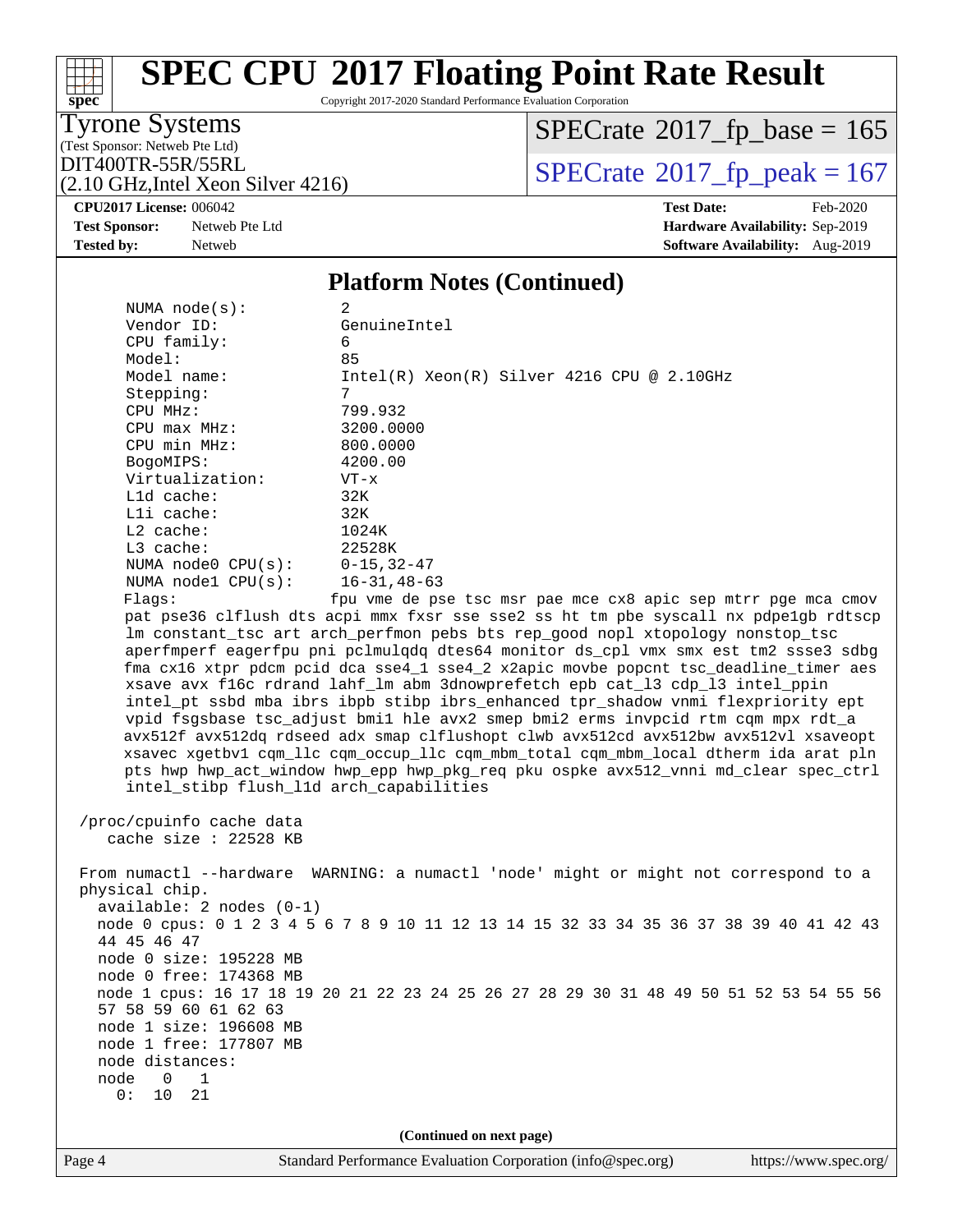| <b>Tyrone Systems</b><br>(Test Sponsor: Netweb Pte Ltd)                                                                                                                                                                                                                                                                                                                                                                                                                                                                                                        | $SPECrate^{\circ}2017$ _fp_base = 165                                               |
|----------------------------------------------------------------------------------------------------------------------------------------------------------------------------------------------------------------------------------------------------------------------------------------------------------------------------------------------------------------------------------------------------------------------------------------------------------------------------------------------------------------------------------------------------------------|-------------------------------------------------------------------------------------|
| DIT400TR-55R/55RL<br>$(2.10 \text{ GHz}, \text{Intel Xeon Silver } 4216)$                                                                                                                                                                                                                                                                                                                                                                                                                                                                                      | $SPECTate@2017_fp\_peak = 167$                                                      |
| <b>CPU2017 License: 006042</b>                                                                                                                                                                                                                                                                                                                                                                                                                                                                                                                                 | <b>Test Date:</b><br>Feb-2020                                                       |
| <b>Test Sponsor:</b><br>Netweb Pte Ltd<br><b>Tested by:</b><br>Netweb                                                                                                                                                                                                                                                                                                                                                                                                                                                                                          | Hardware Availability: Sep-2019<br>Software Availability: Aug-2019                  |
| <b>Platform Notes (Continued)</b>                                                                                                                                                                                                                                                                                                                                                                                                                                                                                                                              |                                                                                     |
| 1:<br>21 10                                                                                                                                                                                                                                                                                                                                                                                                                                                                                                                                                    |                                                                                     |
| From /proc/meminfo<br>MemTotal:<br>394671656 kB<br>HugePages_Total:<br>0<br>Hugepagesize:<br>2048 kB                                                                                                                                                                                                                                                                                                                                                                                                                                                           |                                                                                     |
| From /etc/*release* /etc/*version*<br>centos-release: CentOS Linux release 7.7.1908 (Core)<br>centos-release-upstream: Derived from Red Hat Enterprise Linux 7.7 (Source)<br>os-release:<br>NAME="CentOS Linux"<br>VERSION="7 (Core)"<br>ID="centos"<br>ID_LIKE="rhel fedora"<br>VERSION_ID="7"<br>PRETTY_NAME="CentOS Linux 7 (Core)"<br>ANSI_COLOR="0;31"<br>CPE_NAME="cpe:/o:centos:centos:7"<br>redhat-release: CentOS Linux release 7.7.1908 (Core)<br>system-release: CentOS Linux release 7.7.1908 (Core)<br>system-release-cpe: cpe:/o:centos:centos:7 |                                                                                     |
| uname $-a$ :<br>x86_64 GNU/Linux                                                                                                                                                                                                                                                                                                                                                                                                                                                                                                                               | Linux NODE6 3.10.0-1062.el7.x86_64 #1 SMP Wed Aug 7 18:08:02 UTC 2019 x86_64 x86_64 |
| Kernel self-reported vulnerability status:                                                                                                                                                                                                                                                                                                                                                                                                                                                                                                                     |                                                                                     |
| CVE-2018-3620 (L1 Terminal Fault):<br>Microarchitectural Data Sampling:<br>CVE-2017-5754 (Meltdown):<br>CVE-2018-3639 (Speculative Store Bypass): Mitigation: Speculative Store Bypass disabled                                                                                                                                                                                                                                                                                                                                                                | Not affected<br>Not affected<br>Not affected<br>via prctl and seccomp               |
| CVE-2017-5753 (Spectre variant 1):                                                                                                                                                                                                                                                                                                                                                                                                                                                                                                                             | Mitigation: Load fences, __user pointer<br>sanitization                             |
| $CVE-2017-5715$ (Spectre variant 2):                                                                                                                                                                                                                                                                                                                                                                                                                                                                                                                           | Mitigation: Full retpoline, IBPB                                                    |
| run-level 3 Oct 8 17:25                                                                                                                                                                                                                                                                                                                                                                                                                                                                                                                                        |                                                                                     |
| SPEC is set to: /home/cpu2017<br>Filesystem<br>Type<br>/dev/mapper/centos-home xfs                                                                                                                                                                                                                                                                                                                                                                                                                                                                             | Size Used Avail Use% Mounted on<br>392G 196G 197G 50% / home                        |
| From /sys/devices/virtual/dmi/id<br>American Megatrends Inc. V8.101 08/02/2019<br>BIOS:<br>Tyrone Systems<br>Vendor:                                                                                                                                                                                                                                                                                                                                                                                                                                           |                                                                                     |
|                                                                                                                                                                                                                                                                                                                                                                                                                                                                                                                                                                |                                                                                     |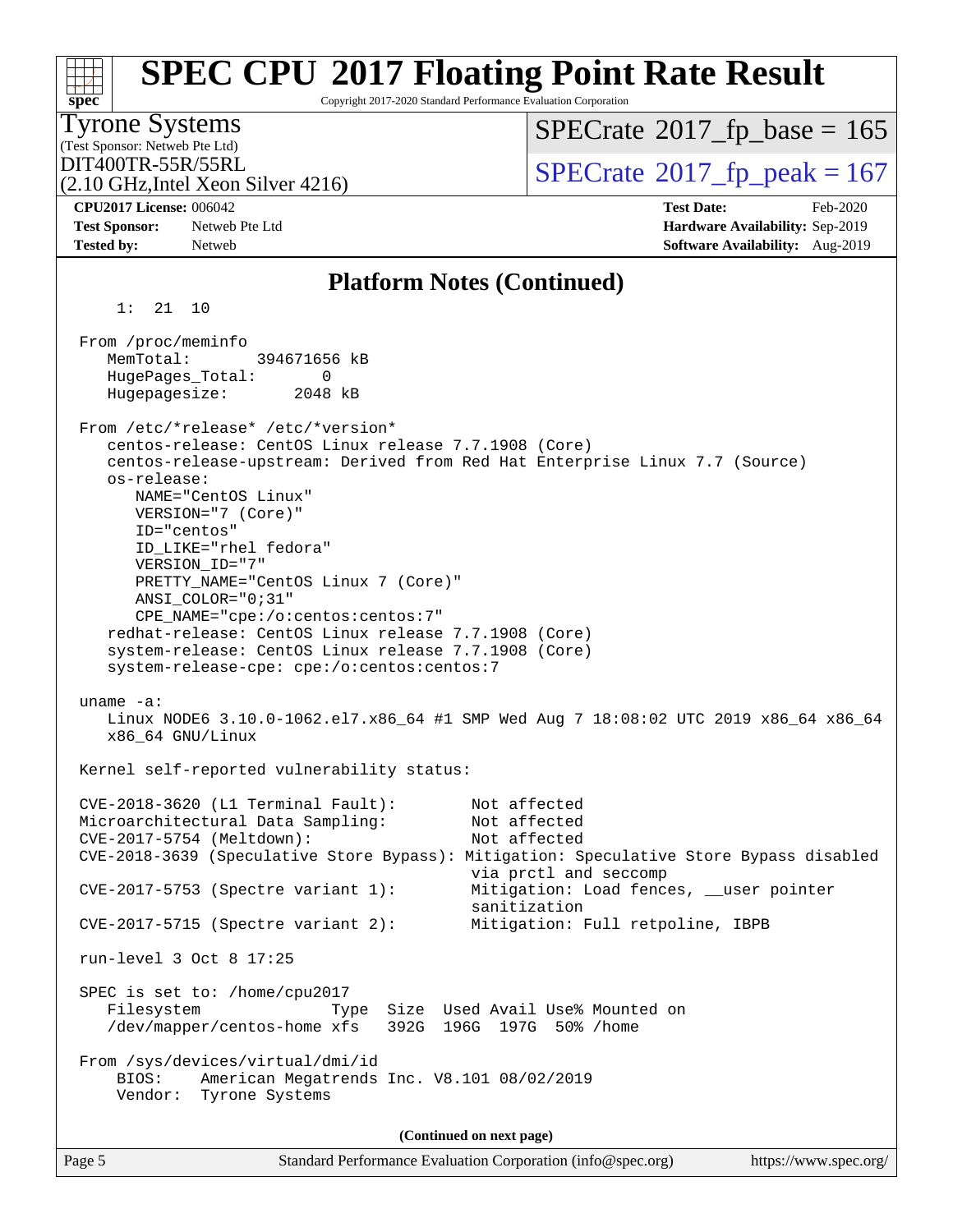Copyright 2017-2020 Standard Performance Evaluation Corporation

### Tyrone Systems

**[spec](http://www.spec.org/)**

(Test Sponsor: Netweb Pte Ltd)

 $SPECrate$ <sup>®</sup>[2017\\_fp\\_base =](http://www.spec.org/auto/cpu2017/Docs/result-fields.html#SPECrate2017fpbase) 165

(2.10 GHz,Intel Xeon Silver 4216)

DIT400TR-55R/55RL<br>(2.10 GHz Intel Xeon Silver 4216) [SPECrate](http://www.spec.org/auto/cpu2017/Docs/result-fields.html#SPECrate2017fppeak)®[2017\\_fp\\_peak = 1](http://www.spec.org/auto/cpu2017/Docs/result-fields.html#SPECrate2017fppeak)67

**[CPU2017 License:](http://www.spec.org/auto/cpu2017/Docs/result-fields.html#CPU2017License)** 006042 **[Test Date:](http://www.spec.org/auto/cpu2017/Docs/result-fields.html#TestDate)** Feb-2020

**[Test Sponsor:](http://www.spec.org/auto/cpu2017/Docs/result-fields.html#TestSponsor)** Netweb Pte Ltd **[Hardware Availability:](http://www.spec.org/auto/cpu2017/Docs/result-fields.html#HardwareAvailability)** Sep-2019 **[Tested by:](http://www.spec.org/auto/cpu2017/Docs/result-fields.html#Testedby)** Netweb **[Software Availability:](http://www.spec.org/auto/cpu2017/Docs/result-fields.html#SoftwareAvailability)** Aug-2019

#### **[Platform Notes \(Continued\)](http://www.spec.org/auto/cpu2017/Docs/result-fields.html#PlatformNotes)**

 Product: DIT400TR-55R Serial: empty

 Additional information from dmidecode follows. WARNING: Use caution when you interpret this section. The 'dmidecode' program reads system data which is "intended to allow hardware to be accurately determined", but the intent may not be met, as there are frequent changes to hardware, firmware, and the "DMTF SMBIOS" standard.

(End of data from sysinfo program)

### **[Compiler Version Notes](http://www.spec.org/auto/cpu2017/Docs/result-fields.html#CompilerVersionNotes)**

| C      | 519.1bm_r(base, peak) 538.imagick_r(base, peak)                                                                                                                                                                                                               |                       |  |  |  |  |  |
|--------|---------------------------------------------------------------------------------------------------------------------------------------------------------------------------------------------------------------------------------------------------------------|-----------------------|--|--|--|--|--|
|        | 544.nab_r(base, peak)                                                                                                                                                                                                                                         |                       |  |  |  |  |  |
|        | Intel(R) C Intel(R) 64 Compiler for applications running on Intel(R) 64,<br>Version 19.0.4.243 Build 20190416<br>Copyright (C) 1985-2019 Intel Corporation. All rights reserved.<br>icc: NOTE: The evaluation period for this product ends on 2-nov-2019 UTC. |                       |  |  |  |  |  |
| $C++$  | 508.namd_r(base, peak) $510.\text{parents\_r}(\text{base}, \text{peak})$                                                                                                                                                                                      |                       |  |  |  |  |  |
|        |                                                                                                                                                                                                                                                               |                       |  |  |  |  |  |
|        | Intel(R) $C++$ Intel(R) 64 Compiler for applications running on Intel(R) 64,<br>Version 19.0.4.243 Build 20190416                                                                                                                                             |                       |  |  |  |  |  |
|        | Copyright (C) 1985-2019 Intel Corporation. All rights reserved.<br>icpc: NOTE: The evaluation period for this product ends on 2-nov-2019 UTC.                                                                                                                 |                       |  |  |  |  |  |
|        |                                                                                                                                                                                                                                                               |                       |  |  |  |  |  |
|        |                                                                                                                                                                                                                                                               |                       |  |  |  |  |  |
|        | $C++$ , C $\qquad$ 511.povray_r(base, peak) 526.blender_r(base, peak)                                                                                                                                                                                         |                       |  |  |  |  |  |
|        | Intel(R) C++ Intel(R) 64 Compiler for applications running on Intel(R) 64,<br>Version 19.0.4.243 Build 20190416                                                                                                                                               |                       |  |  |  |  |  |
|        | Copyright (C) 1985-2019 Intel Corporation. All rights reserved.                                                                                                                                                                                               |                       |  |  |  |  |  |
|        | icpc: NOTE: The evaluation period for this product ends on 2-nov-2019 UTC.<br>Intel(R) C Intel(R) 64 Compiler for applications running on Intel(R) 64,<br>Version 19.0.4.243 Build 20190416                                                                   |                       |  |  |  |  |  |
|        | Copyright (C) 1985-2019 Intel Corporation. All rights reserved.                                                                                                                                                                                               |                       |  |  |  |  |  |
|        | icc: NOTE: The evaluation period for this product ends on 2-nov-2019 UTC.                                                                                                                                                                                     |                       |  |  |  |  |  |
|        |                                                                                                                                                                                                                                                               |                       |  |  |  |  |  |
|        | C++, C, Fortran   507.cactuBSSN_r(base, peak)                                                                                                                                                                                                                 |                       |  |  |  |  |  |
|        | (Continued on next page)                                                                                                                                                                                                                                      |                       |  |  |  |  |  |
| Page 6 | Standard Performance Evaluation Corporation (info@spec.org)                                                                                                                                                                                                   | https://www.spec.org/ |  |  |  |  |  |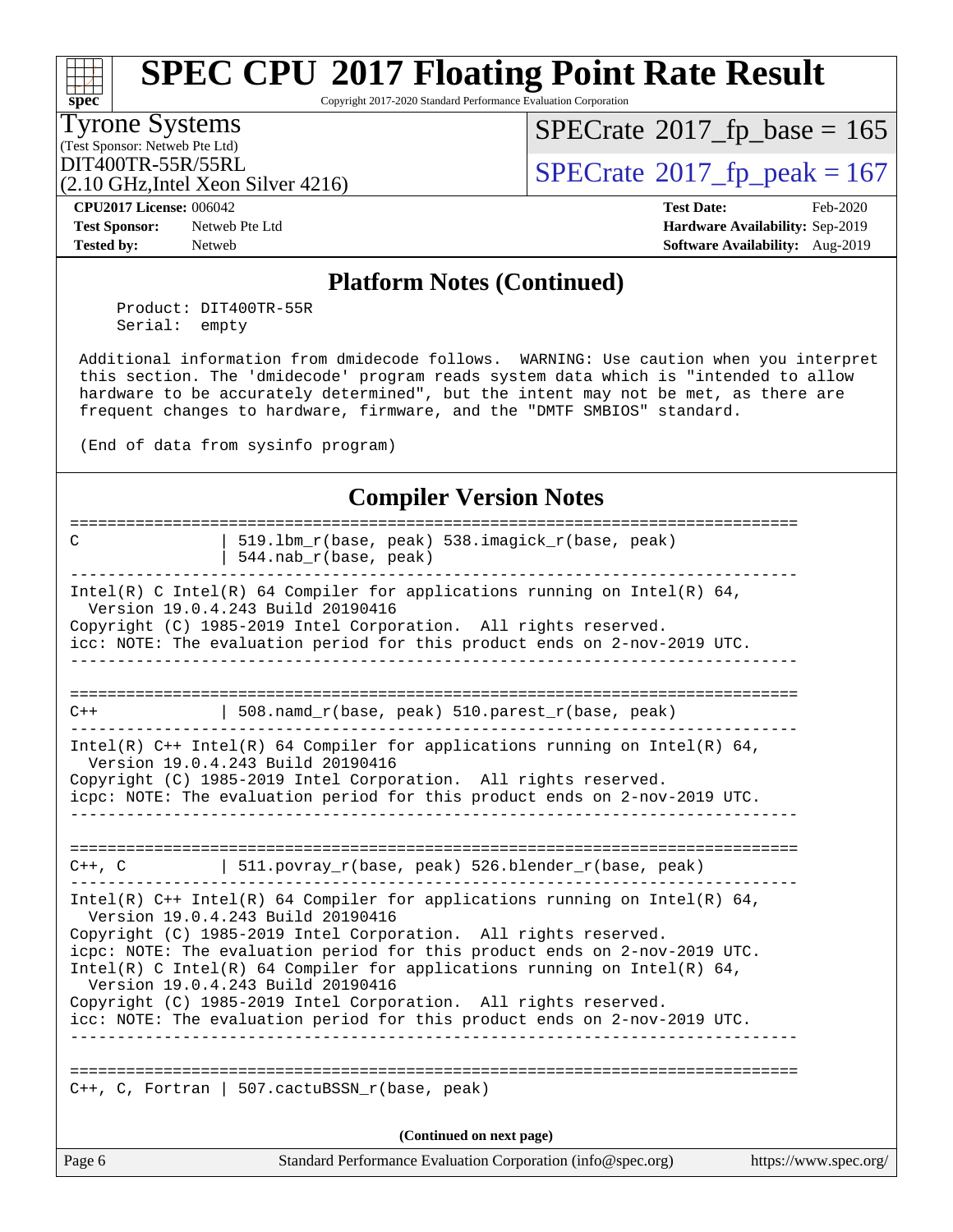#### **[spec](http://www.spec.org/)**<sup>®</sup> **[SPEC CPU](http://www.spec.org/auto/cpu2017/Docs/result-fields.html#SPECCPU2017FloatingPointRateResult)[2017 Floating Point Rate Result](http://www.spec.org/auto/cpu2017/Docs/result-fields.html#SPECCPU2017FloatingPointRateResult)** Copyright 2017-2020 Standard Performance Evaluation Corporation (Test Sponsor: Netweb Pte Ltd) Tyrone Systems (2.10 GHz,Intel Xeon Silver 4216) DIT400TR-55R/55RL<br>(2.10 GHz Intel Xeon Silver 4216) [SPECrate](http://www.spec.org/auto/cpu2017/Docs/result-fields.html#SPECrate2017fppeak)®[2017\\_fp\\_peak = 1](http://www.spec.org/auto/cpu2017/Docs/result-fields.html#SPECrate2017fppeak)67  $SPECTate$ <sup>®</sup>[2017\\_fp\\_base =](http://www.spec.org/auto/cpu2017/Docs/result-fields.html#SPECrate2017fpbase) 165 **[CPU2017 License:](http://www.spec.org/auto/cpu2017/Docs/result-fields.html#CPU2017License)** 006042 **[Test Date:](http://www.spec.org/auto/cpu2017/Docs/result-fields.html#TestDate)** Feb-2020 **[Test Sponsor:](http://www.spec.org/auto/cpu2017/Docs/result-fields.html#TestSponsor)** Netweb Pte Ltd **[Hardware Availability:](http://www.spec.org/auto/cpu2017/Docs/result-fields.html#HardwareAvailability)** Sep-2019 **[Tested by:](http://www.spec.org/auto/cpu2017/Docs/result-fields.html#Testedby)** Netweb **[Software Availability:](http://www.spec.org/auto/cpu2017/Docs/result-fields.html#SoftwareAvailability)** Aug-2019 **[Compiler Version Notes \(Continued\)](http://www.spec.org/auto/cpu2017/Docs/result-fields.html#CompilerVersionNotes)** ------------------------------------------------------------------------------ Intel(R) C++ Intel(R) 64 Compiler for applications running on Intel(R) 64, Version 19.0.4.243 Build 20190416 Copyright (C) 1985-2019 Intel Corporation. All rights reserved. icpc: NOTE: The evaluation period for this product ends on 2-nov-2019 UTC. Intel(R) C Intel(R) 64 Compiler for applications running on Intel(R) 64, Version 19.0.4.243 Build 20190416 Copyright (C) 1985-2019 Intel Corporation. All rights reserved. icc: NOTE: The evaluation period for this product ends on 2-nov-2019 UTC. Intel(R) Fortran Intel(R) 64 Compiler for applications running on Intel(R) 64, Version 19.0.4.243 Build 20190416 Copyright (C) 1985-2019 Intel Corporation. All rights reserved. ifort: NOTE: The evaluation period for this product ends on 2-nov-2019 UTC. ------------------------------------------------------------------------------ ============================================================================== Fortran | 503.bwaves\_r(base, peak) 549.fotonik3d\_r(base, peak) | 554.roms\_r(base, peak) ------------------------------------------------------------------------------ Intel(R) Fortran Intel(R) 64 Compiler for applications running on Intel(R) 64, Version 19.0.4.243 Build 20190416 Copyright (C) 1985-2019 Intel Corporation. All rights reserved. ifort: NOTE: The evaluation period for this product ends on 2-nov-2019 UTC. ------------------------------------------------------------------------------ ============================================================================== Fortran, C | 521.wrf\_r(base, peak) 527.cam4\_r(base, peak) ------------------------------------------------------------------------------ Intel(R) Fortran Intel(R)  $64$  Compiler for applications running on Intel(R) 64, Version 19.0.4.243 Build 20190416 Copyright (C) 1985-2019 Intel Corporation. All rights reserved. ifort: NOTE: The evaluation period for this product ends on 2-nov-2019 UTC. Intel(R) C Intel(R) 64 Compiler for applications running on Intel(R)  $64$ , Version 19.0.4.243 Build 20190416 Copyright (C) 1985-2019 Intel Corporation. All rights reserved. icc: NOTE: The evaluation period for this product ends on 2-nov-2019 UTC.

------------------------------------------------------------------------------

### **[Base Compiler Invocation](http://www.spec.org/auto/cpu2017/Docs/result-fields.html#BaseCompilerInvocation)**

[C benchmarks](http://www.spec.org/auto/cpu2017/Docs/result-fields.html#Cbenchmarks): [icc -m64 -std=c11](http://www.spec.org/cpu2017/results/res2020q1/cpu2017-20200218-20988.flags.html#user_CCbase_intel_icc_64bit_c11_33ee0cdaae7deeeab2a9725423ba97205ce30f63b9926c2519791662299b76a0318f32ddfffdc46587804de3178b4f9328c46fa7c2b0cd779d7a61945c91cd35)

[C++ benchmarks:](http://www.spec.org/auto/cpu2017/Docs/result-fields.html#CXXbenchmarks) [icpc -m64](http://www.spec.org/cpu2017/results/res2020q1/cpu2017-20200218-20988.flags.html#user_CXXbase_intel_icpc_64bit_4ecb2543ae3f1412ef961e0650ca070fec7b7afdcd6ed48761b84423119d1bf6bdf5cad15b44d48e7256388bc77273b966e5eb805aefd121eb22e9299b2ec9d9)

**(Continued on next page)**

Page 7 Standard Performance Evaluation Corporation [\(info@spec.org\)](mailto:info@spec.org) <https://www.spec.org/>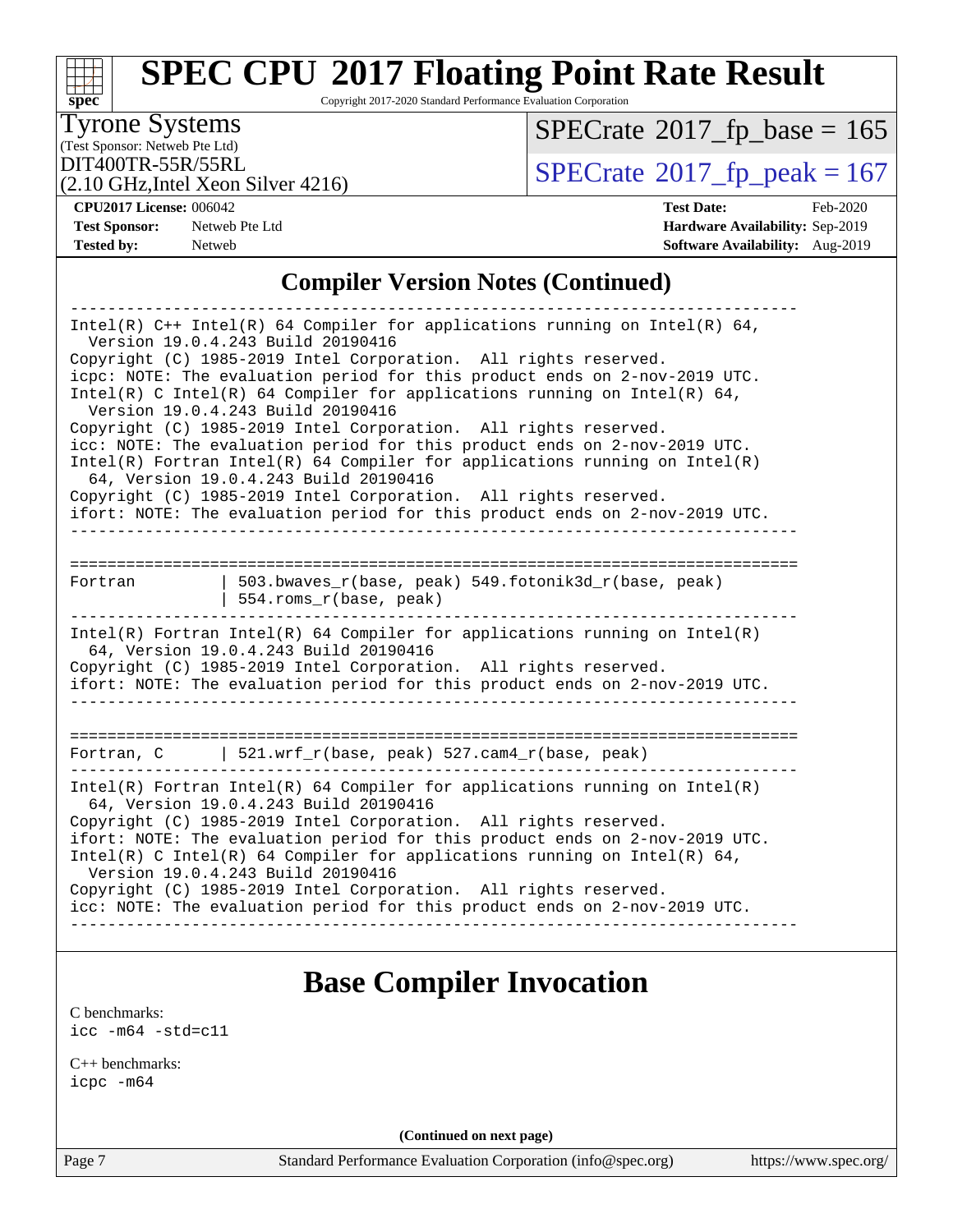Copyright 2017-2020 Standard Performance Evaluation Corporation

### Tyrone Systems

**[spec](http://www.spec.org/)**

(Test Sponsor: Netweb Pte Ltd)

 $SPECTate$ <sup>®</sup>[2017\\_fp\\_base =](http://www.spec.org/auto/cpu2017/Docs/result-fields.html#SPECrate2017fpbase) 165

(2.10 GHz,Intel Xeon Silver 4216)

DIT400TR-55R/55RL<br>(2.10 GHz Intel Xeon Silver 4216) [SPECrate](http://www.spec.org/auto/cpu2017/Docs/result-fields.html#SPECrate2017fppeak)®[2017\\_fp\\_peak = 1](http://www.spec.org/auto/cpu2017/Docs/result-fields.html#SPECrate2017fppeak)67

**[CPU2017 License:](http://www.spec.org/auto/cpu2017/Docs/result-fields.html#CPU2017License)** 006042 **[Test Date:](http://www.spec.org/auto/cpu2017/Docs/result-fields.html#TestDate)** Feb-2020

**[Test Sponsor:](http://www.spec.org/auto/cpu2017/Docs/result-fields.html#TestSponsor)** Netweb Pte Ltd **[Hardware Availability:](http://www.spec.org/auto/cpu2017/Docs/result-fields.html#HardwareAvailability)** Sep-2019 **[Tested by:](http://www.spec.org/auto/cpu2017/Docs/result-fields.html#Testedby)** Netweb **[Software Availability:](http://www.spec.org/auto/cpu2017/Docs/result-fields.html#SoftwareAvailability)** Aug-2019

## **[Base Compiler Invocation \(Continued\)](http://www.spec.org/auto/cpu2017/Docs/result-fields.html#BaseCompilerInvocation)**

[Fortran benchmarks](http://www.spec.org/auto/cpu2017/Docs/result-fields.html#Fortranbenchmarks): [ifort -m64](http://www.spec.org/cpu2017/results/res2020q1/cpu2017-20200218-20988.flags.html#user_FCbase_intel_ifort_64bit_24f2bb282fbaeffd6157abe4f878425411749daecae9a33200eee2bee2fe76f3b89351d69a8130dd5949958ce389cf37ff59a95e7a40d588e8d3a57e0c3fd751)

[Benchmarks using both Fortran and C](http://www.spec.org/auto/cpu2017/Docs/result-fields.html#BenchmarksusingbothFortranandC): [ifort -m64](http://www.spec.org/cpu2017/results/res2020q1/cpu2017-20200218-20988.flags.html#user_CC_FCbase_intel_ifort_64bit_24f2bb282fbaeffd6157abe4f878425411749daecae9a33200eee2bee2fe76f3b89351d69a8130dd5949958ce389cf37ff59a95e7a40d588e8d3a57e0c3fd751) [icc -m64 -std=c11](http://www.spec.org/cpu2017/results/res2020q1/cpu2017-20200218-20988.flags.html#user_CC_FCbase_intel_icc_64bit_c11_33ee0cdaae7deeeab2a9725423ba97205ce30f63b9926c2519791662299b76a0318f32ddfffdc46587804de3178b4f9328c46fa7c2b0cd779d7a61945c91cd35)

[Benchmarks using both C and C++](http://www.spec.org/auto/cpu2017/Docs/result-fields.html#BenchmarksusingbothCandCXX): [icpc -m64](http://www.spec.org/cpu2017/results/res2020q1/cpu2017-20200218-20988.flags.html#user_CC_CXXbase_intel_icpc_64bit_4ecb2543ae3f1412ef961e0650ca070fec7b7afdcd6ed48761b84423119d1bf6bdf5cad15b44d48e7256388bc77273b966e5eb805aefd121eb22e9299b2ec9d9) [icc -m64 -std=c11](http://www.spec.org/cpu2017/results/res2020q1/cpu2017-20200218-20988.flags.html#user_CC_CXXbase_intel_icc_64bit_c11_33ee0cdaae7deeeab2a9725423ba97205ce30f63b9926c2519791662299b76a0318f32ddfffdc46587804de3178b4f9328c46fa7c2b0cd779d7a61945c91cd35)

[Benchmarks using Fortran, C, and C++:](http://www.spec.org/auto/cpu2017/Docs/result-fields.html#BenchmarksusingFortranCandCXX) [icpc -m64](http://www.spec.org/cpu2017/results/res2020q1/cpu2017-20200218-20988.flags.html#user_CC_CXX_FCbase_intel_icpc_64bit_4ecb2543ae3f1412ef961e0650ca070fec7b7afdcd6ed48761b84423119d1bf6bdf5cad15b44d48e7256388bc77273b966e5eb805aefd121eb22e9299b2ec9d9) [icc -m64 -std=c11](http://www.spec.org/cpu2017/results/res2020q1/cpu2017-20200218-20988.flags.html#user_CC_CXX_FCbase_intel_icc_64bit_c11_33ee0cdaae7deeeab2a9725423ba97205ce30f63b9926c2519791662299b76a0318f32ddfffdc46587804de3178b4f9328c46fa7c2b0cd779d7a61945c91cd35) [ifort -m64](http://www.spec.org/cpu2017/results/res2020q1/cpu2017-20200218-20988.flags.html#user_CC_CXX_FCbase_intel_ifort_64bit_24f2bb282fbaeffd6157abe4f878425411749daecae9a33200eee2bee2fe76f3b89351d69a8130dd5949958ce389cf37ff59a95e7a40d588e8d3a57e0c3fd751)

### **[Base Portability Flags](http://www.spec.org/auto/cpu2017/Docs/result-fields.html#BasePortabilityFlags)**

 503.bwaves\_r: [-DSPEC\\_LP64](http://www.spec.org/cpu2017/results/res2020q1/cpu2017-20200218-20988.flags.html#suite_basePORTABILITY503_bwaves_r_DSPEC_LP64) 507.cactuBSSN\_r: [-DSPEC\\_LP64](http://www.spec.org/cpu2017/results/res2020q1/cpu2017-20200218-20988.flags.html#suite_basePORTABILITY507_cactuBSSN_r_DSPEC_LP64) 508.namd\_r: [-DSPEC\\_LP64](http://www.spec.org/cpu2017/results/res2020q1/cpu2017-20200218-20988.flags.html#suite_basePORTABILITY508_namd_r_DSPEC_LP64) 510.parest\_r: [-DSPEC\\_LP64](http://www.spec.org/cpu2017/results/res2020q1/cpu2017-20200218-20988.flags.html#suite_basePORTABILITY510_parest_r_DSPEC_LP64) 511.povray\_r: [-DSPEC\\_LP64](http://www.spec.org/cpu2017/results/res2020q1/cpu2017-20200218-20988.flags.html#suite_basePORTABILITY511_povray_r_DSPEC_LP64) 519.lbm\_r: [-DSPEC\\_LP64](http://www.spec.org/cpu2017/results/res2020q1/cpu2017-20200218-20988.flags.html#suite_basePORTABILITY519_lbm_r_DSPEC_LP64) 521.wrf\_r: [-DSPEC\\_LP64](http://www.spec.org/cpu2017/results/res2020q1/cpu2017-20200218-20988.flags.html#suite_basePORTABILITY521_wrf_r_DSPEC_LP64) [-DSPEC\\_CASE\\_FLAG](http://www.spec.org/cpu2017/results/res2020q1/cpu2017-20200218-20988.flags.html#b521.wrf_r_baseCPORTABILITY_DSPEC_CASE_FLAG) [-convert big\\_endian](http://www.spec.org/cpu2017/results/res2020q1/cpu2017-20200218-20988.flags.html#user_baseFPORTABILITY521_wrf_r_convert_big_endian_c3194028bc08c63ac5d04de18c48ce6d347e4e562e8892b8bdbdc0214820426deb8554edfa529a3fb25a586e65a3d812c835984020483e7e73212c4d31a38223) 526.blender\_r: [-DSPEC\\_LP64](http://www.spec.org/cpu2017/results/res2020q1/cpu2017-20200218-20988.flags.html#suite_basePORTABILITY526_blender_r_DSPEC_LP64) [-DSPEC\\_LINUX](http://www.spec.org/cpu2017/results/res2020q1/cpu2017-20200218-20988.flags.html#b526.blender_r_baseCPORTABILITY_DSPEC_LINUX) [-funsigned-char](http://www.spec.org/cpu2017/results/res2020q1/cpu2017-20200218-20988.flags.html#user_baseCPORTABILITY526_blender_r_force_uchar_40c60f00ab013830e2dd6774aeded3ff59883ba5a1fc5fc14077f794d777847726e2a5858cbc7672e36e1b067e7e5c1d9a74f7176df07886a243d7cc18edfe67) 527.cam4\_r: [-DSPEC\\_LP64](http://www.spec.org/cpu2017/results/res2020q1/cpu2017-20200218-20988.flags.html#suite_basePORTABILITY527_cam4_r_DSPEC_LP64) [-DSPEC\\_CASE\\_FLAG](http://www.spec.org/cpu2017/results/res2020q1/cpu2017-20200218-20988.flags.html#b527.cam4_r_baseCPORTABILITY_DSPEC_CASE_FLAG) 538.imagick\_r: [-DSPEC\\_LP64](http://www.spec.org/cpu2017/results/res2020q1/cpu2017-20200218-20988.flags.html#suite_basePORTABILITY538_imagick_r_DSPEC_LP64) 544.nab\_r: [-DSPEC\\_LP64](http://www.spec.org/cpu2017/results/res2020q1/cpu2017-20200218-20988.flags.html#suite_basePORTABILITY544_nab_r_DSPEC_LP64) 549.fotonik3d\_r: [-DSPEC\\_LP64](http://www.spec.org/cpu2017/results/res2020q1/cpu2017-20200218-20988.flags.html#suite_basePORTABILITY549_fotonik3d_r_DSPEC_LP64) 554.roms\_r: [-DSPEC\\_LP64](http://www.spec.org/cpu2017/results/res2020q1/cpu2017-20200218-20988.flags.html#suite_basePORTABILITY554_roms_r_DSPEC_LP64)

### **[Base Optimization Flags](http://www.spec.org/auto/cpu2017/Docs/result-fields.html#BaseOptimizationFlags)**

[C benchmarks](http://www.spec.org/auto/cpu2017/Docs/result-fields.html#Cbenchmarks):

[-xCORE-AVX512](http://www.spec.org/cpu2017/results/res2020q1/cpu2017-20200218-20988.flags.html#user_CCbase_f-xCORE-AVX512) [-ipo](http://www.spec.org/cpu2017/results/res2020q1/cpu2017-20200218-20988.flags.html#user_CCbase_f-ipo) [-O3](http://www.spec.org/cpu2017/results/res2020q1/cpu2017-20200218-20988.flags.html#user_CCbase_f-O3) [-no-prec-div](http://www.spec.org/cpu2017/results/res2020q1/cpu2017-20200218-20988.flags.html#user_CCbase_f-no-prec-div) [-qopt-prefetch](http://www.spec.org/cpu2017/results/res2020q1/cpu2017-20200218-20988.flags.html#user_CCbase_f-qopt-prefetch) [-ffinite-math-only](http://www.spec.org/cpu2017/results/res2020q1/cpu2017-20200218-20988.flags.html#user_CCbase_f_finite_math_only_cb91587bd2077682c4b38af759c288ed7c732db004271a9512da14a4f8007909a5f1427ecbf1a0fb78ff2a814402c6114ac565ca162485bbcae155b5e4258871) [-qopt-mem-layout-trans=4](http://www.spec.org/cpu2017/results/res2020q1/cpu2017-20200218-20988.flags.html#user_CCbase_f-qopt-mem-layout-trans_fa39e755916c150a61361b7846f310bcdf6f04e385ef281cadf3647acec3f0ae266d1a1d22d972a7087a248fd4e6ca390a3634700869573d231a252c784941a8)

[C++ benchmarks:](http://www.spec.org/auto/cpu2017/Docs/result-fields.html#CXXbenchmarks) [-xCORE-AVX512](http://www.spec.org/cpu2017/results/res2020q1/cpu2017-20200218-20988.flags.html#user_CXXbase_f-xCORE-AVX512) [-ipo](http://www.spec.org/cpu2017/results/res2020q1/cpu2017-20200218-20988.flags.html#user_CXXbase_f-ipo) [-O3](http://www.spec.org/cpu2017/results/res2020q1/cpu2017-20200218-20988.flags.html#user_CXXbase_f-O3) [-no-prec-div](http://www.spec.org/cpu2017/results/res2020q1/cpu2017-20200218-20988.flags.html#user_CXXbase_f-no-prec-div) [-qopt-prefetch](http://www.spec.org/cpu2017/results/res2020q1/cpu2017-20200218-20988.flags.html#user_CXXbase_f-qopt-prefetch) [-ffinite-math-only](http://www.spec.org/cpu2017/results/res2020q1/cpu2017-20200218-20988.flags.html#user_CXXbase_f_finite_math_only_cb91587bd2077682c4b38af759c288ed7c732db004271a9512da14a4f8007909a5f1427ecbf1a0fb78ff2a814402c6114ac565ca162485bbcae155b5e4258871) [-qopt-mem-layout-trans=4](http://www.spec.org/cpu2017/results/res2020q1/cpu2017-20200218-20988.flags.html#user_CXXbase_f-qopt-mem-layout-trans_fa39e755916c150a61361b7846f310bcdf6f04e385ef281cadf3647acec3f0ae266d1a1d22d972a7087a248fd4e6ca390a3634700869573d231a252c784941a8)

[Fortran benchmarks](http://www.spec.org/auto/cpu2017/Docs/result-fields.html#Fortranbenchmarks):

[-xCORE-AVX512](http://www.spec.org/cpu2017/results/res2020q1/cpu2017-20200218-20988.flags.html#user_FCbase_f-xCORE-AVX512) [-ipo](http://www.spec.org/cpu2017/results/res2020q1/cpu2017-20200218-20988.flags.html#user_FCbase_f-ipo) [-O3](http://www.spec.org/cpu2017/results/res2020q1/cpu2017-20200218-20988.flags.html#user_FCbase_f-O3) [-no-prec-div](http://www.spec.org/cpu2017/results/res2020q1/cpu2017-20200218-20988.flags.html#user_FCbase_f-no-prec-div) [-qopt-prefetch](http://www.spec.org/cpu2017/results/res2020q1/cpu2017-20200218-20988.flags.html#user_FCbase_f-qopt-prefetch) [-ffinite-math-only](http://www.spec.org/cpu2017/results/res2020q1/cpu2017-20200218-20988.flags.html#user_FCbase_f_finite_math_only_cb91587bd2077682c4b38af759c288ed7c732db004271a9512da14a4f8007909a5f1427ecbf1a0fb78ff2a814402c6114ac565ca162485bbcae155b5e4258871) [-qopt-mem-layout-trans=4](http://www.spec.org/cpu2017/results/res2020q1/cpu2017-20200218-20988.flags.html#user_FCbase_f-qopt-mem-layout-trans_fa39e755916c150a61361b7846f310bcdf6f04e385ef281cadf3647acec3f0ae266d1a1d22d972a7087a248fd4e6ca390a3634700869573d231a252c784941a8) [-auto](http://www.spec.org/cpu2017/results/res2020q1/cpu2017-20200218-20988.flags.html#user_FCbase_f-auto) [-nostandard-realloc-lhs](http://www.spec.org/cpu2017/results/res2020q1/cpu2017-20200218-20988.flags.html#user_FCbase_f_2003_std_realloc_82b4557e90729c0f113870c07e44d33d6f5a304b4f63d4c15d2d0f1fab99f5daaed73bdb9275d9ae411527f28b936061aa8b9c8f2d63842963b95c9dd6426b8a) [-align array32byte](http://www.spec.org/cpu2017/results/res2020q1/cpu2017-20200218-20988.flags.html#user_FCbase_align_array32byte_b982fe038af199962ba9a80c053b8342c548c85b40b8e86eb3cc33dee0d7986a4af373ac2d51c3f7cf710a18d62fdce2948f201cd044323541f22fc0fffc51b6)

**(Continued on next page)**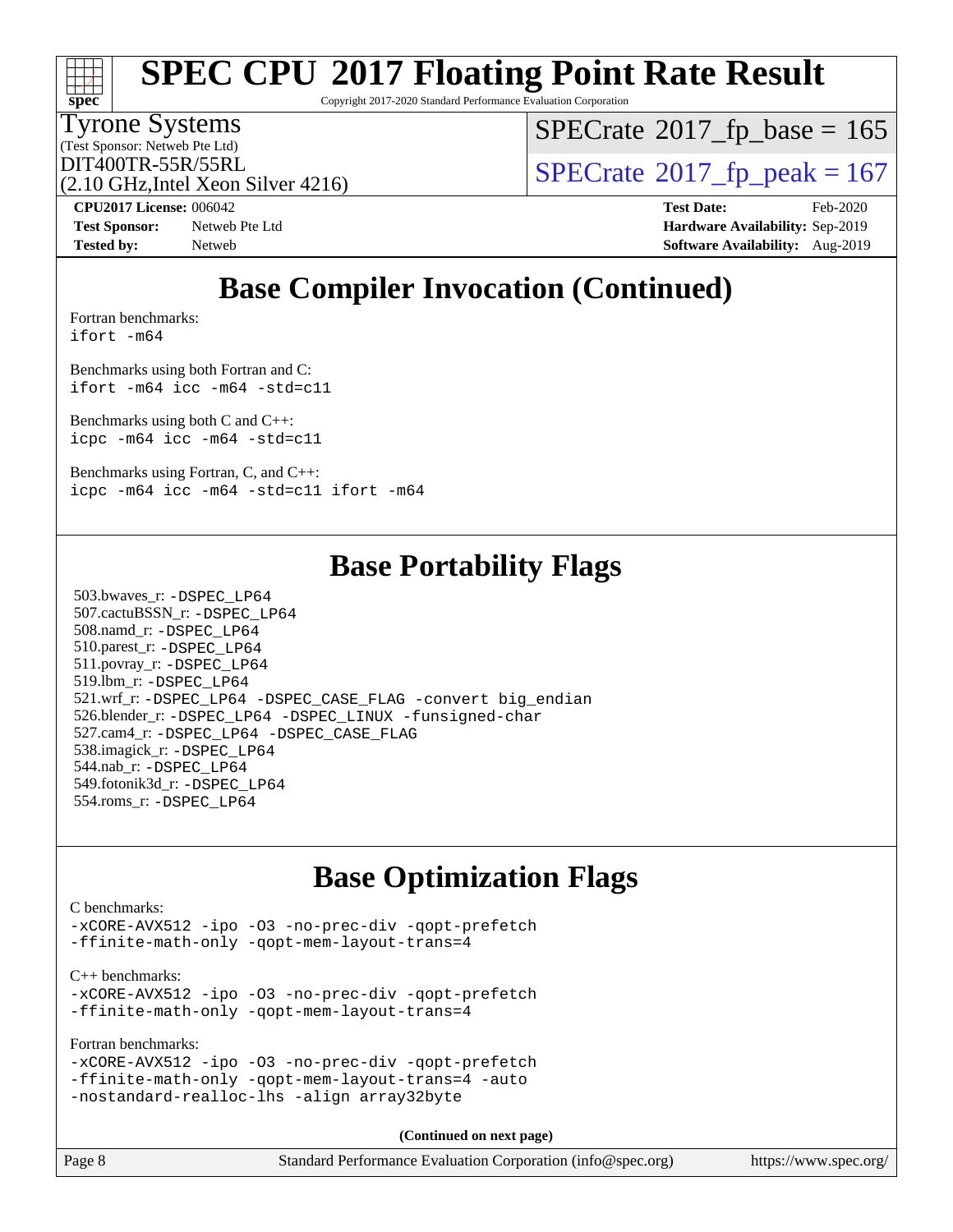# **[spec](http://www.spec.org/)**

## **[SPEC CPU](http://www.spec.org/auto/cpu2017/Docs/result-fields.html#SPECCPU2017FloatingPointRateResult)[2017 Floating Point Rate Result](http://www.spec.org/auto/cpu2017/Docs/result-fields.html#SPECCPU2017FloatingPointRateResult)**

Copyright 2017-2020 Standard Performance Evaluation Corporation

### Tyrone Systems

(Test Sponsor: Netweb Pte Ltd)

 $SPECTate$ <sup>®</sup>[2017\\_fp\\_base =](http://www.spec.org/auto/cpu2017/Docs/result-fields.html#SPECrate2017fpbase) 165

(2.10 GHz,Intel Xeon Silver 4216)

DIT400TR-55R/55RL<br>(2.10 GHz Intel Xeon Silver 4216) [SPECrate](http://www.spec.org/auto/cpu2017/Docs/result-fields.html#SPECrate2017fppeak)®[2017\\_fp\\_peak = 1](http://www.spec.org/auto/cpu2017/Docs/result-fields.html#SPECrate2017fppeak)67

**[Tested by:](http://www.spec.org/auto/cpu2017/Docs/result-fields.html#Testedby)** Netweb **[Software Availability:](http://www.spec.org/auto/cpu2017/Docs/result-fields.html#SoftwareAvailability)** Aug-2019

**[CPU2017 License:](http://www.spec.org/auto/cpu2017/Docs/result-fields.html#CPU2017License)** 006042 **[Test Date:](http://www.spec.org/auto/cpu2017/Docs/result-fields.html#TestDate)** Feb-2020 **[Test Sponsor:](http://www.spec.org/auto/cpu2017/Docs/result-fields.html#TestSponsor)** Netweb Pte Ltd **[Hardware Availability:](http://www.spec.org/auto/cpu2017/Docs/result-fields.html#HardwareAvailability)** Sep-2019

## **[Base Optimization Flags \(Continued\)](http://www.spec.org/auto/cpu2017/Docs/result-fields.html#BaseOptimizationFlags)**

[Benchmarks using both Fortran and C](http://www.spec.org/auto/cpu2017/Docs/result-fields.html#BenchmarksusingbothFortranandC):

[-xCORE-AVX512](http://www.spec.org/cpu2017/results/res2020q1/cpu2017-20200218-20988.flags.html#user_CC_FCbase_f-xCORE-AVX512) [-ipo](http://www.spec.org/cpu2017/results/res2020q1/cpu2017-20200218-20988.flags.html#user_CC_FCbase_f-ipo) [-O3](http://www.spec.org/cpu2017/results/res2020q1/cpu2017-20200218-20988.flags.html#user_CC_FCbase_f-O3) [-no-prec-div](http://www.spec.org/cpu2017/results/res2020q1/cpu2017-20200218-20988.flags.html#user_CC_FCbase_f-no-prec-div) [-qopt-prefetch](http://www.spec.org/cpu2017/results/res2020q1/cpu2017-20200218-20988.flags.html#user_CC_FCbase_f-qopt-prefetch) [-ffinite-math-only](http://www.spec.org/cpu2017/results/res2020q1/cpu2017-20200218-20988.flags.html#user_CC_FCbase_f_finite_math_only_cb91587bd2077682c4b38af759c288ed7c732db004271a9512da14a4f8007909a5f1427ecbf1a0fb78ff2a814402c6114ac565ca162485bbcae155b5e4258871) [-qopt-mem-layout-trans=4](http://www.spec.org/cpu2017/results/res2020q1/cpu2017-20200218-20988.flags.html#user_CC_FCbase_f-qopt-mem-layout-trans_fa39e755916c150a61361b7846f310bcdf6f04e385ef281cadf3647acec3f0ae266d1a1d22d972a7087a248fd4e6ca390a3634700869573d231a252c784941a8) [-auto](http://www.spec.org/cpu2017/results/res2020q1/cpu2017-20200218-20988.flags.html#user_CC_FCbase_f-auto) [-nostandard-realloc-lhs](http://www.spec.org/cpu2017/results/res2020q1/cpu2017-20200218-20988.flags.html#user_CC_FCbase_f_2003_std_realloc_82b4557e90729c0f113870c07e44d33d6f5a304b4f63d4c15d2d0f1fab99f5daaed73bdb9275d9ae411527f28b936061aa8b9c8f2d63842963b95c9dd6426b8a) [-align array32byte](http://www.spec.org/cpu2017/results/res2020q1/cpu2017-20200218-20988.flags.html#user_CC_FCbase_align_array32byte_b982fe038af199962ba9a80c053b8342c548c85b40b8e86eb3cc33dee0d7986a4af373ac2d51c3f7cf710a18d62fdce2948f201cd044323541f22fc0fffc51b6)

[Benchmarks using both C and C++](http://www.spec.org/auto/cpu2017/Docs/result-fields.html#BenchmarksusingbothCandCXX): [-xCORE-AVX512](http://www.spec.org/cpu2017/results/res2020q1/cpu2017-20200218-20988.flags.html#user_CC_CXXbase_f-xCORE-AVX512) [-ipo](http://www.spec.org/cpu2017/results/res2020q1/cpu2017-20200218-20988.flags.html#user_CC_CXXbase_f-ipo) [-O3](http://www.spec.org/cpu2017/results/res2020q1/cpu2017-20200218-20988.flags.html#user_CC_CXXbase_f-O3) [-no-prec-div](http://www.spec.org/cpu2017/results/res2020q1/cpu2017-20200218-20988.flags.html#user_CC_CXXbase_f-no-prec-div) [-qopt-prefetch](http://www.spec.org/cpu2017/results/res2020q1/cpu2017-20200218-20988.flags.html#user_CC_CXXbase_f-qopt-prefetch) [-ffinite-math-only](http://www.spec.org/cpu2017/results/res2020q1/cpu2017-20200218-20988.flags.html#user_CC_CXXbase_f_finite_math_only_cb91587bd2077682c4b38af759c288ed7c732db004271a9512da14a4f8007909a5f1427ecbf1a0fb78ff2a814402c6114ac565ca162485bbcae155b5e4258871) [-qopt-mem-layout-trans=4](http://www.spec.org/cpu2017/results/res2020q1/cpu2017-20200218-20988.flags.html#user_CC_CXXbase_f-qopt-mem-layout-trans_fa39e755916c150a61361b7846f310bcdf6f04e385ef281cadf3647acec3f0ae266d1a1d22d972a7087a248fd4e6ca390a3634700869573d231a252c784941a8)

[Benchmarks using Fortran, C, and C++:](http://www.spec.org/auto/cpu2017/Docs/result-fields.html#BenchmarksusingFortranCandCXX) [-xCORE-AVX512](http://www.spec.org/cpu2017/results/res2020q1/cpu2017-20200218-20988.flags.html#user_CC_CXX_FCbase_f-xCORE-AVX512) [-ipo](http://www.spec.org/cpu2017/results/res2020q1/cpu2017-20200218-20988.flags.html#user_CC_CXX_FCbase_f-ipo) -03 [-no-prec-div](http://www.spec.org/cpu2017/results/res2020q1/cpu2017-20200218-20988.flags.html#user_CC_CXX_FCbase_f-no-prec-div) [-qopt-prefetch](http://www.spec.org/cpu2017/results/res2020q1/cpu2017-20200218-20988.flags.html#user_CC_CXX_FCbase_f-qopt-prefetch) [-ffinite-math-only](http://www.spec.org/cpu2017/results/res2020q1/cpu2017-20200218-20988.flags.html#user_CC_CXX_FCbase_f_finite_math_only_cb91587bd2077682c4b38af759c288ed7c732db004271a9512da14a4f8007909a5f1427ecbf1a0fb78ff2a814402c6114ac565ca162485bbcae155b5e4258871) [-qopt-mem-layout-trans=4](http://www.spec.org/cpu2017/results/res2020q1/cpu2017-20200218-20988.flags.html#user_CC_CXX_FCbase_f-qopt-mem-layout-trans_fa39e755916c150a61361b7846f310bcdf6f04e385ef281cadf3647acec3f0ae266d1a1d22d972a7087a248fd4e6ca390a3634700869573d231a252c784941a8) [-auto](http://www.spec.org/cpu2017/results/res2020q1/cpu2017-20200218-20988.flags.html#user_CC_CXX_FCbase_f-auto) [-nostandard-realloc-lhs](http://www.spec.org/cpu2017/results/res2020q1/cpu2017-20200218-20988.flags.html#user_CC_CXX_FCbase_f_2003_std_realloc_82b4557e90729c0f113870c07e44d33d6f5a304b4f63d4c15d2d0f1fab99f5daaed73bdb9275d9ae411527f28b936061aa8b9c8f2d63842963b95c9dd6426b8a) [-align array32byte](http://www.spec.org/cpu2017/results/res2020q1/cpu2017-20200218-20988.flags.html#user_CC_CXX_FCbase_align_array32byte_b982fe038af199962ba9a80c053b8342c548c85b40b8e86eb3cc33dee0d7986a4af373ac2d51c3f7cf710a18d62fdce2948f201cd044323541f22fc0fffc51b6)

### **[Peak Compiler Invocation](http://www.spec.org/auto/cpu2017/Docs/result-fields.html#PeakCompilerInvocation)**

[C benchmarks](http://www.spec.org/auto/cpu2017/Docs/result-fields.html#Cbenchmarks): [icc -m64 -std=c11](http://www.spec.org/cpu2017/results/res2020q1/cpu2017-20200218-20988.flags.html#user_CCpeak_intel_icc_64bit_c11_33ee0cdaae7deeeab2a9725423ba97205ce30f63b9926c2519791662299b76a0318f32ddfffdc46587804de3178b4f9328c46fa7c2b0cd779d7a61945c91cd35)

[C++ benchmarks:](http://www.spec.org/auto/cpu2017/Docs/result-fields.html#CXXbenchmarks) [icpc -m64](http://www.spec.org/cpu2017/results/res2020q1/cpu2017-20200218-20988.flags.html#user_CXXpeak_intel_icpc_64bit_4ecb2543ae3f1412ef961e0650ca070fec7b7afdcd6ed48761b84423119d1bf6bdf5cad15b44d48e7256388bc77273b966e5eb805aefd121eb22e9299b2ec9d9)

[Fortran benchmarks](http://www.spec.org/auto/cpu2017/Docs/result-fields.html#Fortranbenchmarks): [ifort -m64](http://www.spec.org/cpu2017/results/res2020q1/cpu2017-20200218-20988.flags.html#user_FCpeak_intel_ifort_64bit_24f2bb282fbaeffd6157abe4f878425411749daecae9a33200eee2bee2fe76f3b89351d69a8130dd5949958ce389cf37ff59a95e7a40d588e8d3a57e0c3fd751)

[Benchmarks using both Fortran and C](http://www.spec.org/auto/cpu2017/Docs/result-fields.html#BenchmarksusingbothFortranandC): [ifort -m64](http://www.spec.org/cpu2017/results/res2020q1/cpu2017-20200218-20988.flags.html#user_CC_FCpeak_intel_ifort_64bit_24f2bb282fbaeffd6157abe4f878425411749daecae9a33200eee2bee2fe76f3b89351d69a8130dd5949958ce389cf37ff59a95e7a40d588e8d3a57e0c3fd751) [icc -m64 -std=c11](http://www.spec.org/cpu2017/results/res2020q1/cpu2017-20200218-20988.flags.html#user_CC_FCpeak_intel_icc_64bit_c11_33ee0cdaae7deeeab2a9725423ba97205ce30f63b9926c2519791662299b76a0318f32ddfffdc46587804de3178b4f9328c46fa7c2b0cd779d7a61945c91cd35)

[Benchmarks using both C and C++](http://www.spec.org/auto/cpu2017/Docs/result-fields.html#BenchmarksusingbothCandCXX): [icpc -m64](http://www.spec.org/cpu2017/results/res2020q1/cpu2017-20200218-20988.flags.html#user_CC_CXXpeak_intel_icpc_64bit_4ecb2543ae3f1412ef961e0650ca070fec7b7afdcd6ed48761b84423119d1bf6bdf5cad15b44d48e7256388bc77273b966e5eb805aefd121eb22e9299b2ec9d9) [icc -m64 -std=c11](http://www.spec.org/cpu2017/results/res2020q1/cpu2017-20200218-20988.flags.html#user_CC_CXXpeak_intel_icc_64bit_c11_33ee0cdaae7deeeab2a9725423ba97205ce30f63b9926c2519791662299b76a0318f32ddfffdc46587804de3178b4f9328c46fa7c2b0cd779d7a61945c91cd35)

[Benchmarks using Fortran, C, and C++:](http://www.spec.org/auto/cpu2017/Docs/result-fields.html#BenchmarksusingFortranCandCXX) [icpc -m64](http://www.spec.org/cpu2017/results/res2020q1/cpu2017-20200218-20988.flags.html#user_CC_CXX_FCpeak_intel_icpc_64bit_4ecb2543ae3f1412ef961e0650ca070fec7b7afdcd6ed48761b84423119d1bf6bdf5cad15b44d48e7256388bc77273b966e5eb805aefd121eb22e9299b2ec9d9) [icc -m64 -std=c11](http://www.spec.org/cpu2017/results/res2020q1/cpu2017-20200218-20988.flags.html#user_CC_CXX_FCpeak_intel_icc_64bit_c11_33ee0cdaae7deeeab2a9725423ba97205ce30f63b9926c2519791662299b76a0318f32ddfffdc46587804de3178b4f9328c46fa7c2b0cd779d7a61945c91cd35) [ifort -m64](http://www.spec.org/cpu2017/results/res2020q1/cpu2017-20200218-20988.flags.html#user_CC_CXX_FCpeak_intel_ifort_64bit_24f2bb282fbaeffd6157abe4f878425411749daecae9a33200eee2bee2fe76f3b89351d69a8130dd5949958ce389cf37ff59a95e7a40d588e8d3a57e0c3fd751)

### **[Peak Portability Flags](http://www.spec.org/auto/cpu2017/Docs/result-fields.html#PeakPortabilityFlags)**

Same as Base Portability Flags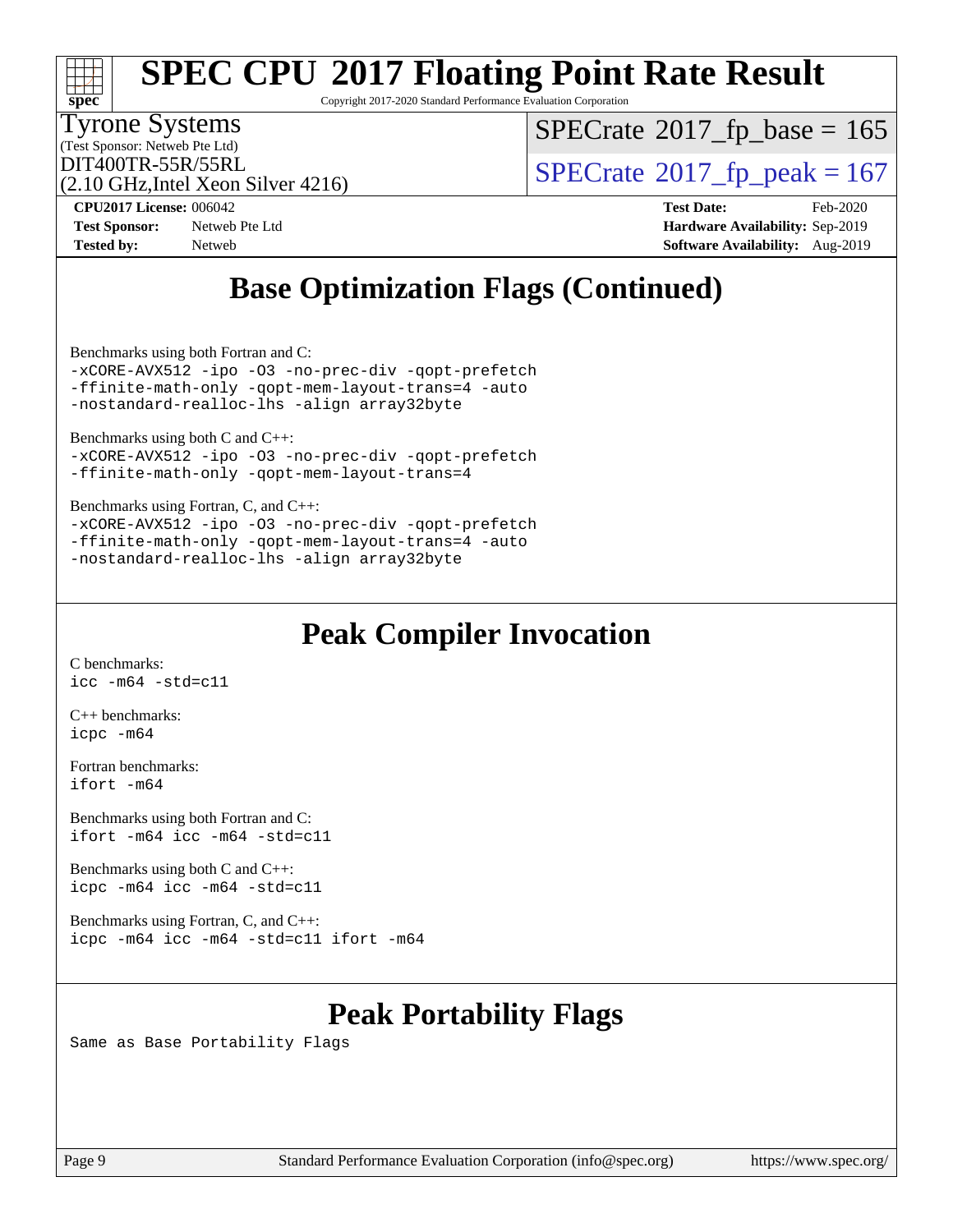Copyright 2017-2020 Standard Performance Evaluation Corporation

#### Tyrone Systems

(Test Sponsor: Netweb Pte Ltd) (2.10 GHz,Intel Xeon Silver 4216)  $SPECTate$ <sup>®</sup>[2017\\_fp\\_base =](http://www.spec.org/auto/cpu2017/Docs/result-fields.html#SPECrate2017fpbase) 165

DIT400TR-55R/55RL<br>(2.10 GHz Intel Xeon Silver 4216) [SPECrate](http://www.spec.org/auto/cpu2017/Docs/result-fields.html#SPECrate2017fppeak)®[2017\\_fp\\_peak = 1](http://www.spec.org/auto/cpu2017/Docs/result-fields.html#SPECrate2017fppeak)67

**[Test Sponsor:](http://www.spec.org/auto/cpu2017/Docs/result-fields.html#TestSponsor)** Netweb Pte Ltd **[Hardware Availability:](http://www.spec.org/auto/cpu2017/Docs/result-fields.html#HardwareAvailability)** Sep-2019 **[Tested by:](http://www.spec.org/auto/cpu2017/Docs/result-fields.html#Testedby)** Netweb **[Software Availability:](http://www.spec.org/auto/cpu2017/Docs/result-fields.html#SoftwareAvailability)** Aug-2019

**[CPU2017 License:](http://www.spec.org/auto/cpu2017/Docs/result-fields.html#CPU2017License)** 006042 **[Test Date:](http://www.spec.org/auto/cpu2017/Docs/result-fields.html#TestDate)** Feb-2020

## **[Peak Optimization Flags](http://www.spec.org/auto/cpu2017/Docs/result-fields.html#PeakOptimizationFlags)**

```
C benchmarks:
```
**[spec](http://www.spec.org/)**

 519.lbm\_r: [-prof-gen](http://www.spec.org/cpu2017/results/res2020q1/cpu2017-20200218-20988.flags.html#user_peakPASS1_CFLAGSPASS1_LDFLAGS519_lbm_r_prof_gen_5aa4926d6013ddb2a31985c654b3eb18169fc0c6952a63635c234f711e6e63dd76e94ad52365559451ec499a2cdb89e4dc58ba4c67ef54ca681ffbe1461d6b36)(pass 1) [-prof-use](http://www.spec.org/cpu2017/results/res2020q1/cpu2017-20200218-20988.flags.html#user_peakPASS2_CFLAGSPASS2_LDFLAGS519_lbm_r_prof_use_1a21ceae95f36a2b53c25747139a6c16ca95bd9def2a207b4f0849963b97e94f5260e30a0c64f4bb623698870e679ca08317ef8150905d41bd88c6f78df73f19)(pass 2) [-ipo](http://www.spec.org/cpu2017/results/res2020q1/cpu2017-20200218-20988.flags.html#user_peakPASS1_COPTIMIZEPASS2_COPTIMIZE519_lbm_r_f-ipo) [-xCORE-AVX512](http://www.spec.org/cpu2017/results/res2020q1/cpu2017-20200218-20988.flags.html#user_peakPASS2_COPTIMIZE519_lbm_r_f-xCORE-AVX512) [-O3](http://www.spec.org/cpu2017/results/res2020q1/cpu2017-20200218-20988.flags.html#user_peakPASS1_COPTIMIZEPASS2_COPTIMIZE519_lbm_r_f-O3) [-no-prec-div](http://www.spec.org/cpu2017/results/res2020q1/cpu2017-20200218-20988.flags.html#user_peakPASS1_COPTIMIZEPASS2_COPTIMIZE519_lbm_r_f-no-prec-div) [-qopt-prefetch](http://www.spec.org/cpu2017/results/res2020q1/cpu2017-20200218-20988.flags.html#user_peakPASS1_COPTIMIZEPASS2_COPTIMIZE519_lbm_r_f-qopt-prefetch) [-ffinite-math-only](http://www.spec.org/cpu2017/results/res2020q1/cpu2017-20200218-20988.flags.html#user_peakPASS1_COPTIMIZEPASS2_COPTIMIZE519_lbm_r_f_finite_math_only_cb91587bd2077682c4b38af759c288ed7c732db004271a9512da14a4f8007909a5f1427ecbf1a0fb78ff2a814402c6114ac565ca162485bbcae155b5e4258871) [-qopt-mem-layout-trans=4](http://www.spec.org/cpu2017/results/res2020q1/cpu2017-20200218-20988.flags.html#user_peakPASS1_COPTIMIZEPASS2_COPTIMIZE519_lbm_r_f-qopt-mem-layout-trans_fa39e755916c150a61361b7846f310bcdf6f04e385ef281cadf3647acec3f0ae266d1a1d22d972a7087a248fd4e6ca390a3634700869573d231a252c784941a8) 538.imagick\_r: [-xCORE-AVX512](http://www.spec.org/cpu2017/results/res2020q1/cpu2017-20200218-20988.flags.html#user_peakCOPTIMIZE538_imagick_r_f-xCORE-AVX512) [-ipo](http://www.spec.org/cpu2017/results/res2020q1/cpu2017-20200218-20988.flags.html#user_peakCOPTIMIZE538_imagick_r_f-ipo) [-O3](http://www.spec.org/cpu2017/results/res2020q1/cpu2017-20200218-20988.flags.html#user_peakCOPTIMIZE538_imagick_r_f-O3) [-no-prec-div](http://www.spec.org/cpu2017/results/res2020q1/cpu2017-20200218-20988.flags.html#user_peakCOPTIMIZE538_imagick_r_f-no-prec-div) [-qopt-prefetch](http://www.spec.org/cpu2017/results/res2020q1/cpu2017-20200218-20988.flags.html#user_peakCOPTIMIZE538_imagick_r_f-qopt-prefetch) [-ffinite-math-only](http://www.spec.org/cpu2017/results/res2020q1/cpu2017-20200218-20988.flags.html#user_peakCOPTIMIZE538_imagick_r_f_finite_math_only_cb91587bd2077682c4b38af759c288ed7c732db004271a9512da14a4f8007909a5f1427ecbf1a0fb78ff2a814402c6114ac565ca162485bbcae155b5e4258871) [-qopt-mem-layout-trans=4](http://www.spec.org/cpu2017/results/res2020q1/cpu2017-20200218-20988.flags.html#user_peakCOPTIMIZE538_imagick_r_f-qopt-mem-layout-trans_fa39e755916c150a61361b7846f310bcdf6f04e385ef281cadf3647acec3f0ae266d1a1d22d972a7087a248fd4e6ca390a3634700869573d231a252c784941a8) 544.nab\_r: Same as 538.imagick\_r [C++ benchmarks:](http://www.spec.org/auto/cpu2017/Docs/result-fields.html#CXXbenchmarks) 508.namd\_r: [-prof-gen](http://www.spec.org/cpu2017/results/res2020q1/cpu2017-20200218-20988.flags.html#user_peakPASS1_CXXFLAGSPASS1_LDFLAGS508_namd_r_prof_gen_5aa4926d6013ddb2a31985c654b3eb18169fc0c6952a63635c234f711e6e63dd76e94ad52365559451ec499a2cdb89e4dc58ba4c67ef54ca681ffbe1461d6b36)(pass 1) [-prof-use](http://www.spec.org/cpu2017/results/res2020q1/cpu2017-20200218-20988.flags.html#user_peakPASS2_CXXFLAGSPASS2_LDFLAGS508_namd_r_prof_use_1a21ceae95f36a2b53c25747139a6c16ca95bd9def2a207b4f0849963b97e94f5260e30a0c64f4bb623698870e679ca08317ef8150905d41bd88c6f78df73f19)(pass 2) [-ipo](http://www.spec.org/cpu2017/results/res2020q1/cpu2017-20200218-20988.flags.html#user_peakPASS1_CXXOPTIMIZEPASS2_CXXOPTIMIZE508_namd_r_f-ipo) [-xCORE-AVX512](http://www.spec.org/cpu2017/results/res2020q1/cpu2017-20200218-20988.flags.html#user_peakPASS2_CXXOPTIMIZE508_namd_r_f-xCORE-AVX512) [-O3](http://www.spec.org/cpu2017/results/res2020q1/cpu2017-20200218-20988.flags.html#user_peakPASS1_CXXOPTIMIZEPASS2_CXXOPTIMIZE508_namd_r_f-O3) [-no-prec-div](http://www.spec.org/cpu2017/results/res2020q1/cpu2017-20200218-20988.flags.html#user_peakPASS1_CXXOPTIMIZEPASS2_CXXOPTIMIZE508_namd_r_f-no-prec-div) [-qopt-prefetch](http://www.spec.org/cpu2017/results/res2020q1/cpu2017-20200218-20988.flags.html#user_peakPASS1_CXXOPTIMIZEPASS2_CXXOPTIMIZE508_namd_r_f-qopt-prefetch) [-ffinite-math-only](http://www.spec.org/cpu2017/results/res2020q1/cpu2017-20200218-20988.flags.html#user_peakPASS1_CXXOPTIMIZEPASS2_CXXOPTIMIZE508_namd_r_f_finite_math_only_cb91587bd2077682c4b38af759c288ed7c732db004271a9512da14a4f8007909a5f1427ecbf1a0fb78ff2a814402c6114ac565ca162485bbcae155b5e4258871) [-qopt-mem-layout-trans=4](http://www.spec.org/cpu2017/results/res2020q1/cpu2017-20200218-20988.flags.html#user_peakPASS1_CXXOPTIMIZEPASS2_CXXOPTIMIZE508_namd_r_f-qopt-mem-layout-trans_fa39e755916c150a61361b7846f310bcdf6f04e385ef281cadf3647acec3f0ae266d1a1d22d972a7087a248fd4e6ca390a3634700869573d231a252c784941a8) 510.parest\_r: [-xCORE-AVX512](http://www.spec.org/cpu2017/results/res2020q1/cpu2017-20200218-20988.flags.html#user_peakCXXOPTIMIZE510_parest_r_f-xCORE-AVX512) [-ipo](http://www.spec.org/cpu2017/results/res2020q1/cpu2017-20200218-20988.flags.html#user_peakCXXOPTIMIZE510_parest_r_f-ipo) [-O3](http://www.spec.org/cpu2017/results/res2020q1/cpu2017-20200218-20988.flags.html#user_peakCXXOPTIMIZE510_parest_r_f-O3) [-no-prec-div](http://www.spec.org/cpu2017/results/res2020q1/cpu2017-20200218-20988.flags.html#user_peakCXXOPTIMIZE510_parest_r_f-no-prec-div) [-qopt-prefetch](http://www.spec.org/cpu2017/results/res2020q1/cpu2017-20200218-20988.flags.html#user_peakCXXOPTIMIZE510_parest_r_f-qopt-prefetch) [-ffinite-math-only](http://www.spec.org/cpu2017/results/res2020q1/cpu2017-20200218-20988.flags.html#user_peakCXXOPTIMIZE510_parest_r_f_finite_math_only_cb91587bd2077682c4b38af759c288ed7c732db004271a9512da14a4f8007909a5f1427ecbf1a0fb78ff2a814402c6114ac565ca162485bbcae155b5e4258871) [-qopt-mem-layout-trans=4](http://www.spec.org/cpu2017/results/res2020q1/cpu2017-20200218-20988.flags.html#user_peakCXXOPTIMIZE510_parest_r_f-qopt-mem-layout-trans_fa39e755916c150a61361b7846f310bcdf6f04e385ef281cadf3647acec3f0ae266d1a1d22d972a7087a248fd4e6ca390a3634700869573d231a252c784941a8) [Fortran benchmarks](http://www.spec.org/auto/cpu2017/Docs/result-fields.html#Fortranbenchmarks): 503.bwaves\_r: [-xCORE-AVX512](http://www.spec.org/cpu2017/results/res2020q1/cpu2017-20200218-20988.flags.html#user_peakFOPTIMIZE503_bwaves_r_f-xCORE-AVX512) [-ipo](http://www.spec.org/cpu2017/results/res2020q1/cpu2017-20200218-20988.flags.html#user_peakFOPTIMIZE503_bwaves_r_f-ipo) [-O3](http://www.spec.org/cpu2017/results/res2020q1/cpu2017-20200218-20988.flags.html#user_peakFOPTIMIZE503_bwaves_r_f-O3) [-no-prec-div](http://www.spec.org/cpu2017/results/res2020q1/cpu2017-20200218-20988.flags.html#user_peakFOPTIMIZE503_bwaves_r_f-no-prec-div) [-qopt-prefetch](http://www.spec.org/cpu2017/results/res2020q1/cpu2017-20200218-20988.flags.html#user_peakFOPTIMIZE503_bwaves_r_f-qopt-prefetch) [-ffinite-math-only](http://www.spec.org/cpu2017/results/res2020q1/cpu2017-20200218-20988.flags.html#user_peakFOPTIMIZE503_bwaves_r_f_finite_math_only_cb91587bd2077682c4b38af759c288ed7c732db004271a9512da14a4f8007909a5f1427ecbf1a0fb78ff2a814402c6114ac565ca162485bbcae155b5e4258871) [-qopt-mem-layout-trans=4](http://www.spec.org/cpu2017/results/res2020q1/cpu2017-20200218-20988.flags.html#user_peakFOPTIMIZE503_bwaves_r_f-qopt-mem-layout-trans_fa39e755916c150a61361b7846f310bcdf6f04e385ef281cadf3647acec3f0ae266d1a1d22d972a7087a248fd4e6ca390a3634700869573d231a252c784941a8) [-auto](http://www.spec.org/cpu2017/results/res2020q1/cpu2017-20200218-20988.flags.html#user_peakFOPTIMIZE503_bwaves_r_f-auto) [-nostandard-realloc-lhs](http://www.spec.org/cpu2017/results/res2020q1/cpu2017-20200218-20988.flags.html#user_peakEXTRA_FOPTIMIZE503_bwaves_r_f_2003_std_realloc_82b4557e90729c0f113870c07e44d33d6f5a304b4f63d4c15d2d0f1fab99f5daaed73bdb9275d9ae411527f28b936061aa8b9c8f2d63842963b95c9dd6426b8a) [-align array32byte](http://www.spec.org/cpu2017/results/res2020q1/cpu2017-20200218-20988.flags.html#user_peakEXTRA_FOPTIMIZE503_bwaves_r_align_array32byte_b982fe038af199962ba9a80c053b8342c548c85b40b8e86eb3cc33dee0d7986a4af373ac2d51c3f7cf710a18d62fdce2948f201cd044323541f22fc0fffc51b6) 549.fotonik3d\_r: Same as 503.bwaves\_r 554.roms\_r: [-prof-gen](http://www.spec.org/cpu2017/results/res2020q1/cpu2017-20200218-20988.flags.html#user_peakPASS1_FFLAGSPASS1_LDFLAGS554_roms_r_prof_gen_5aa4926d6013ddb2a31985c654b3eb18169fc0c6952a63635c234f711e6e63dd76e94ad52365559451ec499a2cdb89e4dc58ba4c67ef54ca681ffbe1461d6b36)(pass 1) [-prof-use](http://www.spec.org/cpu2017/results/res2020q1/cpu2017-20200218-20988.flags.html#user_peakPASS2_FFLAGSPASS2_LDFLAGS554_roms_r_prof_use_1a21ceae95f36a2b53c25747139a6c16ca95bd9def2a207b4f0849963b97e94f5260e30a0c64f4bb623698870e679ca08317ef8150905d41bd88c6f78df73f19)(pass 2) [-ipo](http://www.spec.org/cpu2017/results/res2020q1/cpu2017-20200218-20988.flags.html#user_peakPASS1_FOPTIMIZEPASS2_FOPTIMIZE554_roms_r_f-ipo) [-xCORE-AVX512](http://www.spec.org/cpu2017/results/res2020q1/cpu2017-20200218-20988.flags.html#user_peakPASS2_FOPTIMIZE554_roms_r_f-xCORE-AVX512) [-O3](http://www.spec.org/cpu2017/results/res2020q1/cpu2017-20200218-20988.flags.html#user_peakPASS1_FOPTIMIZEPASS2_FOPTIMIZE554_roms_r_f-O3) [-no-prec-div](http://www.spec.org/cpu2017/results/res2020q1/cpu2017-20200218-20988.flags.html#user_peakPASS1_FOPTIMIZEPASS2_FOPTIMIZE554_roms_r_f-no-prec-div) [-qopt-prefetch](http://www.spec.org/cpu2017/results/res2020q1/cpu2017-20200218-20988.flags.html#user_peakPASS1_FOPTIMIZEPASS2_FOPTIMIZE554_roms_r_f-qopt-prefetch) [-ffinite-math-only](http://www.spec.org/cpu2017/results/res2020q1/cpu2017-20200218-20988.flags.html#user_peakPASS1_FOPTIMIZEPASS2_FOPTIMIZE554_roms_r_f_finite_math_only_cb91587bd2077682c4b38af759c288ed7c732db004271a9512da14a4f8007909a5f1427ecbf1a0fb78ff2a814402c6114ac565ca162485bbcae155b5e4258871) [-qopt-mem-layout-trans=4](http://www.spec.org/cpu2017/results/res2020q1/cpu2017-20200218-20988.flags.html#user_peakPASS1_FOPTIMIZEPASS2_FOPTIMIZE554_roms_r_f-qopt-mem-layout-trans_fa39e755916c150a61361b7846f310bcdf6f04e385ef281cadf3647acec3f0ae266d1a1d22d972a7087a248fd4e6ca390a3634700869573d231a252c784941a8) [-auto](http://www.spec.org/cpu2017/results/res2020q1/cpu2017-20200218-20988.flags.html#user_peakPASS2_FOPTIMIZE554_roms_r_f-auto) [-nostandard-realloc-lhs](http://www.spec.org/cpu2017/results/res2020q1/cpu2017-20200218-20988.flags.html#user_peakEXTRA_FOPTIMIZE554_roms_r_f_2003_std_realloc_82b4557e90729c0f113870c07e44d33d6f5a304b4f63d4c15d2d0f1fab99f5daaed73bdb9275d9ae411527f28b936061aa8b9c8f2d63842963b95c9dd6426b8a) [-align array32byte](http://www.spec.org/cpu2017/results/res2020q1/cpu2017-20200218-20988.flags.html#user_peakEXTRA_FOPTIMIZE554_roms_r_align_array32byte_b982fe038af199962ba9a80c053b8342c548c85b40b8e86eb3cc33dee0d7986a4af373ac2d51c3f7cf710a18d62fdce2948f201cd044323541f22fc0fffc51b6) [Benchmarks using both Fortran and C](http://www.spec.org/auto/cpu2017/Docs/result-fields.html#BenchmarksusingbothFortranandC): [-prof-gen](http://www.spec.org/cpu2017/results/res2020q1/cpu2017-20200218-20988.flags.html#user_CC_FCpeak_prof_gen_5aa4926d6013ddb2a31985c654b3eb18169fc0c6952a63635c234f711e6e63dd76e94ad52365559451ec499a2cdb89e4dc58ba4c67ef54ca681ffbe1461d6b36)(pass 1) [-prof-use](http://www.spec.org/cpu2017/results/res2020q1/cpu2017-20200218-20988.flags.html#user_CC_FCpeak_prof_use_1a21ceae95f36a2b53c25747139a6c16ca95bd9def2a207b4f0849963b97e94f5260e30a0c64f4bb623698870e679ca08317ef8150905d41bd88c6f78df73f19)(pass 2) [-ipo](http://www.spec.org/cpu2017/results/res2020q1/cpu2017-20200218-20988.flags.html#user_CC_FCpeak_f-ipo) [-xCORE-AVX512](http://www.spec.org/cpu2017/results/res2020q1/cpu2017-20200218-20988.flags.html#user_CC_FCpeak_f-xCORE-AVX512) [-O3](http://www.spec.org/cpu2017/results/res2020q1/cpu2017-20200218-20988.flags.html#user_CC_FCpeak_f-O3) [-no-prec-div](http://www.spec.org/cpu2017/results/res2020q1/cpu2017-20200218-20988.flags.html#user_CC_FCpeak_f-no-prec-div) [-qopt-prefetch](http://www.spec.org/cpu2017/results/res2020q1/cpu2017-20200218-20988.flags.html#user_CC_FCpeak_f-qopt-prefetch) [-ffinite-math-only](http://www.spec.org/cpu2017/results/res2020q1/cpu2017-20200218-20988.flags.html#user_CC_FCpeak_f_finite_math_only_cb91587bd2077682c4b38af759c288ed7c732db004271a9512da14a4f8007909a5f1427ecbf1a0fb78ff2a814402c6114ac565ca162485bbcae155b5e4258871) [-qopt-mem-layout-trans=4](http://www.spec.org/cpu2017/results/res2020q1/cpu2017-20200218-20988.flags.html#user_CC_FCpeak_f-qopt-mem-layout-trans_fa39e755916c150a61361b7846f310bcdf6f04e385ef281cadf3647acec3f0ae266d1a1d22d972a7087a248fd4e6ca390a3634700869573d231a252c784941a8) [-auto](http://www.spec.org/cpu2017/results/res2020q1/cpu2017-20200218-20988.flags.html#user_CC_FCpeak_f-auto) [-nostandard-realloc-lhs](http://www.spec.org/cpu2017/results/res2020q1/cpu2017-20200218-20988.flags.html#user_CC_FCpeak_f_2003_std_realloc_82b4557e90729c0f113870c07e44d33d6f5a304b4f63d4c15d2d0f1fab99f5daaed73bdb9275d9ae411527f28b936061aa8b9c8f2d63842963b95c9dd6426b8a) [-align array32byte](http://www.spec.org/cpu2017/results/res2020q1/cpu2017-20200218-20988.flags.html#user_CC_FCpeak_align_array32byte_b982fe038af199962ba9a80c053b8342c548c85b40b8e86eb3cc33dee0d7986a4af373ac2d51c3f7cf710a18d62fdce2948f201cd044323541f22fc0fffc51b6) [Benchmarks using both C and C++:](http://www.spec.org/auto/cpu2017/Docs/result-fields.html#BenchmarksusingbothCandCXX) 511.povray\_r: [-prof-gen](http://www.spec.org/cpu2017/results/res2020q1/cpu2017-20200218-20988.flags.html#user_peakPASS1_CFLAGSPASS1_CXXFLAGSPASS1_LDFLAGS511_povray_r_prof_gen_5aa4926d6013ddb2a31985c654b3eb18169fc0c6952a63635c234f711e6e63dd76e94ad52365559451ec499a2cdb89e4dc58ba4c67ef54ca681ffbe1461d6b36)(pass 1) [-prof-use](http://www.spec.org/cpu2017/results/res2020q1/cpu2017-20200218-20988.flags.html#user_peakPASS2_CFLAGSPASS2_CXXFLAGSPASS2_LDFLAGS511_povray_r_prof_use_1a21ceae95f36a2b53c25747139a6c16ca95bd9def2a207b4f0849963b97e94f5260e30a0c64f4bb623698870e679ca08317ef8150905d41bd88c6f78df73f19)(pass 2) [-ipo](http://www.spec.org/cpu2017/results/res2020q1/cpu2017-20200218-20988.flags.html#user_peakPASS1_COPTIMIZEPASS1_CXXOPTIMIZEPASS2_COPTIMIZEPASS2_CXXOPTIMIZE511_povray_r_f-ipo) [-xCORE-AVX512](http://www.spec.org/cpu2017/results/res2020q1/cpu2017-20200218-20988.flags.html#user_peakPASS2_COPTIMIZEPASS2_CXXOPTIMIZE511_povray_r_f-xCORE-AVX512) [-O3](http://www.spec.org/cpu2017/results/res2020q1/cpu2017-20200218-20988.flags.html#user_peakPASS1_COPTIMIZEPASS1_CXXOPTIMIZEPASS2_COPTIMIZEPASS2_CXXOPTIMIZE511_povray_r_f-O3) [-no-prec-div](http://www.spec.org/cpu2017/results/res2020q1/cpu2017-20200218-20988.flags.html#user_peakPASS1_COPTIMIZEPASS1_CXXOPTIMIZEPASS2_COPTIMIZEPASS2_CXXOPTIMIZE511_povray_r_f-no-prec-div) [-qopt-prefetch](http://www.spec.org/cpu2017/results/res2020q1/cpu2017-20200218-20988.flags.html#user_peakPASS1_COPTIMIZEPASS1_CXXOPTIMIZEPASS2_COPTIMIZEPASS2_CXXOPTIMIZE511_povray_r_f-qopt-prefetch) [-ffinite-math-only](http://www.spec.org/cpu2017/results/res2020q1/cpu2017-20200218-20988.flags.html#user_peakPASS1_COPTIMIZEPASS1_CXXOPTIMIZEPASS2_COPTIMIZEPASS2_CXXOPTIMIZE511_povray_r_f_finite_math_only_cb91587bd2077682c4b38af759c288ed7c732db004271a9512da14a4f8007909a5f1427ecbf1a0fb78ff2a814402c6114ac565ca162485bbcae155b5e4258871) [-qopt-mem-layout-trans=4](http://www.spec.org/cpu2017/results/res2020q1/cpu2017-20200218-20988.flags.html#user_peakPASS1_COPTIMIZEPASS1_CXXOPTIMIZEPASS2_COPTIMIZEPASS2_CXXOPTIMIZE511_povray_r_f-qopt-mem-layout-trans_fa39e755916c150a61361b7846f310bcdf6f04e385ef281cadf3647acec3f0ae266d1a1d22d972a7087a248fd4e6ca390a3634700869573d231a252c784941a8)

**(Continued on next page)**